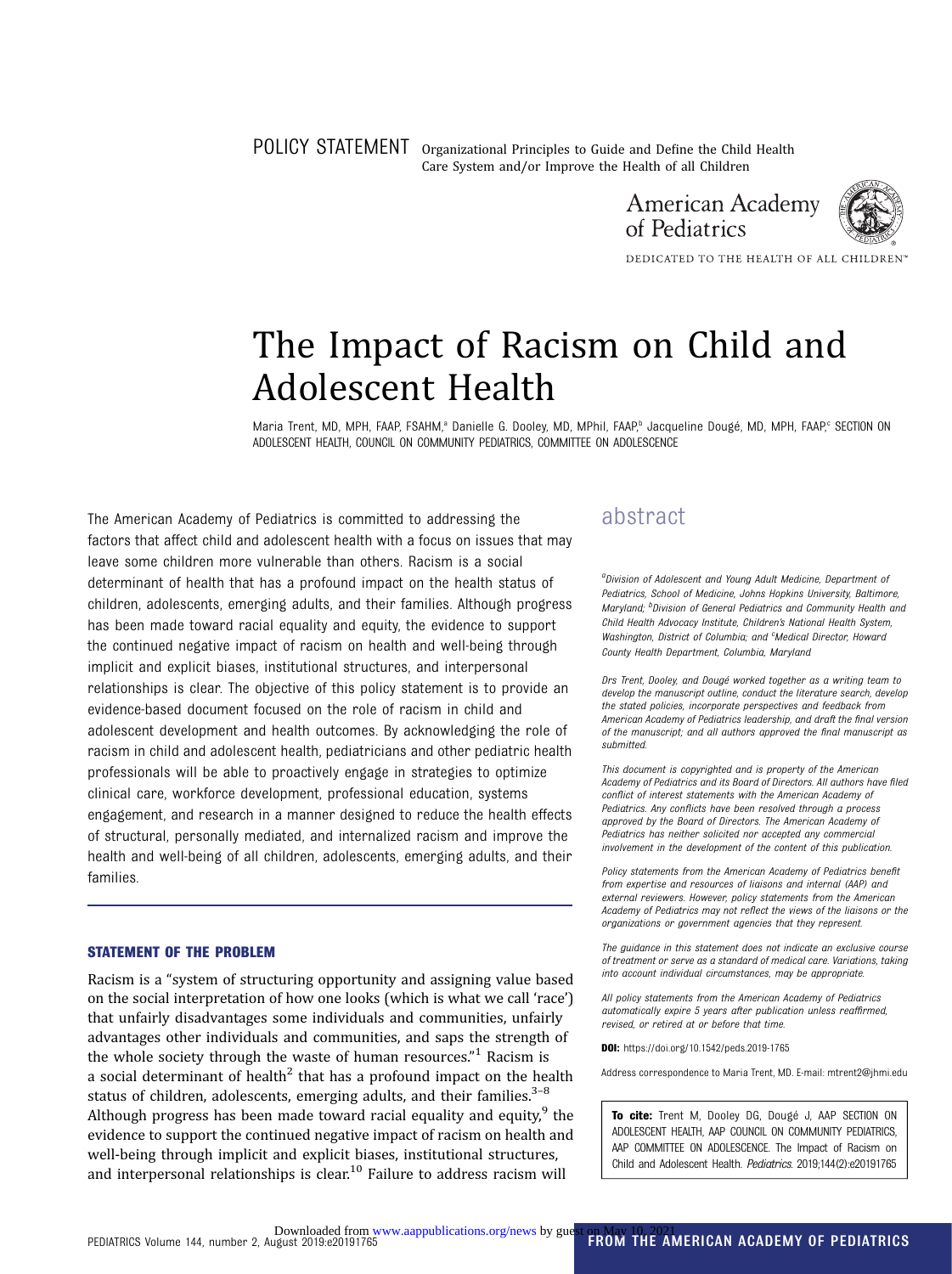continue to undermine health equity for all children, adolescents, emerging adults, and their families.

The social environment in which children are raised shapes child and adolescent development, and pediatricians are poised to prevent and respond to environmental circumstances that undermine child health. Pediatrics as a field has yet to systematically address the influence of racism on child health outcomes and to prepare pediatricians to identify, manage, mitigate, or prevent risks and harms. Recognizing that racism has significant adverse effects on the individual who receives, commits, and observes racism,  $11,12$ substantial investments in dismantling structural racism are required to facilitate the societal shifts necessary for optimal development of children in the United States. The American Academy of Pediatrics (AAP) is committed to reducing the ongoing costs and burden of racism to children, the health care system, and society.<sup>13,14</sup>

Today's children, adolescents, and emerging adults are increasingly diverse. Strategies to address health and developmental issues across the pediatric life span that incorporate ethnicity, culture, and circumstance are critical to achieving a reduction in health disparities. Accordingly, pediatrics should be at the forefront of addressing racism as a core social determinant. The inclusion of racism is in alignment with the health equity pillar of the AAP strategic plan.<sup>15</sup> In a series of workshops in 2016 during national meetings of pediatricians, 3 strategic actions were identified: (1) development of a task force within the AAP to address racism and other forms of discrimination that impact the health status and outcomes of minority youth, (2) development of a policy statement on racism, and (3) integration of evidence-based anticipatory guidance about racism into Bright Futures. 16

The objective of this policy statement is to provide an evidence-based document focused on the role of racism in child and adolescent development and health outcomes. This policy statement will allow pediatricians to implement recommendations in practice that will better address the factors that make some children more vulnerable than others.<sup>13</sup> The statement also builds on existing AAP policy recommendations associated with other social determinants of health, such as poverty, housing insecurity, child health equity, immigration status, and early childhood adversity.<sup>9,17-19</sup>

#### RACISM AS A CORE DETERMINANT OF CHILD HEALTH

Racism is a core social determinant of health that is a driver of health inequities.20–<sup>22</sup> The World Health Organization defines social determinants of health as "the conditions in which people are born, grow, live, work, and age." These determinants are influenced by economic, political, and social factors linked to health inequities (avoidable inequalities in health between groups of people within populations and between countries). These health inequities are not the result of individual behavior choices or genetic predisposition but are caused by economic, political, and social conditions, including racism.23

The impact of racism has been linked to birth disparities and mental health problems in children and  $\alpha$  adolescents.<sup>6,24–30</sup> The biological mechanism that emerges from chronic stress leads to increased and prolonged levels of exposure to stress hormones and oxidative stress at the cellular level. Prolonged exposure to stress hormones, such as cortisol, leads to inflammatory reactions that predispose individuals to chronic disease. $31$  As an example, racial disparities in the infant mortality rate remain, $32$  and the complications

of low birth weight have been associated with perceived racial discrimination and maternal stress.25,33,34

Investments in policies to address social determinants of health, such as poverty, have yielded improvements in the health of children. The Food Stamp Program, a War on Poverty initiative first developed in the 1930s during the Great Depression and later revived in the 1960s, is linked to improvements in birth outcomes.<sup>35</sup> Efforts in education, housing, and child health insurance have also led to improved health outcomes for issues such as lead poisoning, injuries, asthma, cancer, neurotoxicity, cardiovascular disease, and mental health problems.<sup>20,36,37</sup> Expansion of child health insurance has improved health care access for children, with significant gains for African American and Hispanic children in terms of access to well-child, doctor, and dental visits.<sup>38</sup> Despite these improvements, it is important to recognize that children raised in African American, Hispanic, and American Indian populations continue to face higher risks of parental unemployment and to reside in families with significantly lower household net wealth relative to white children in the United States, posing barriers to equal opportunities and services that optimize health and vocational outcomes.39–<sup>45</sup>

Juvenile justice involvement is also a critical social determinant of health. Because racial inequity continues to shape the juvenile justice system, this area is a modern example of race being an important determinant of short- and long-term outcomes. The AAP published a statement in 2011<sup>46</sup> focusing on key health issues of justice-involved youth, which was recently revised to include an indepth discussion on racial and ethnic inequalities for this population. $47$ Although the overall rates of youth incarceration have decreased, African American, Hispanic, and American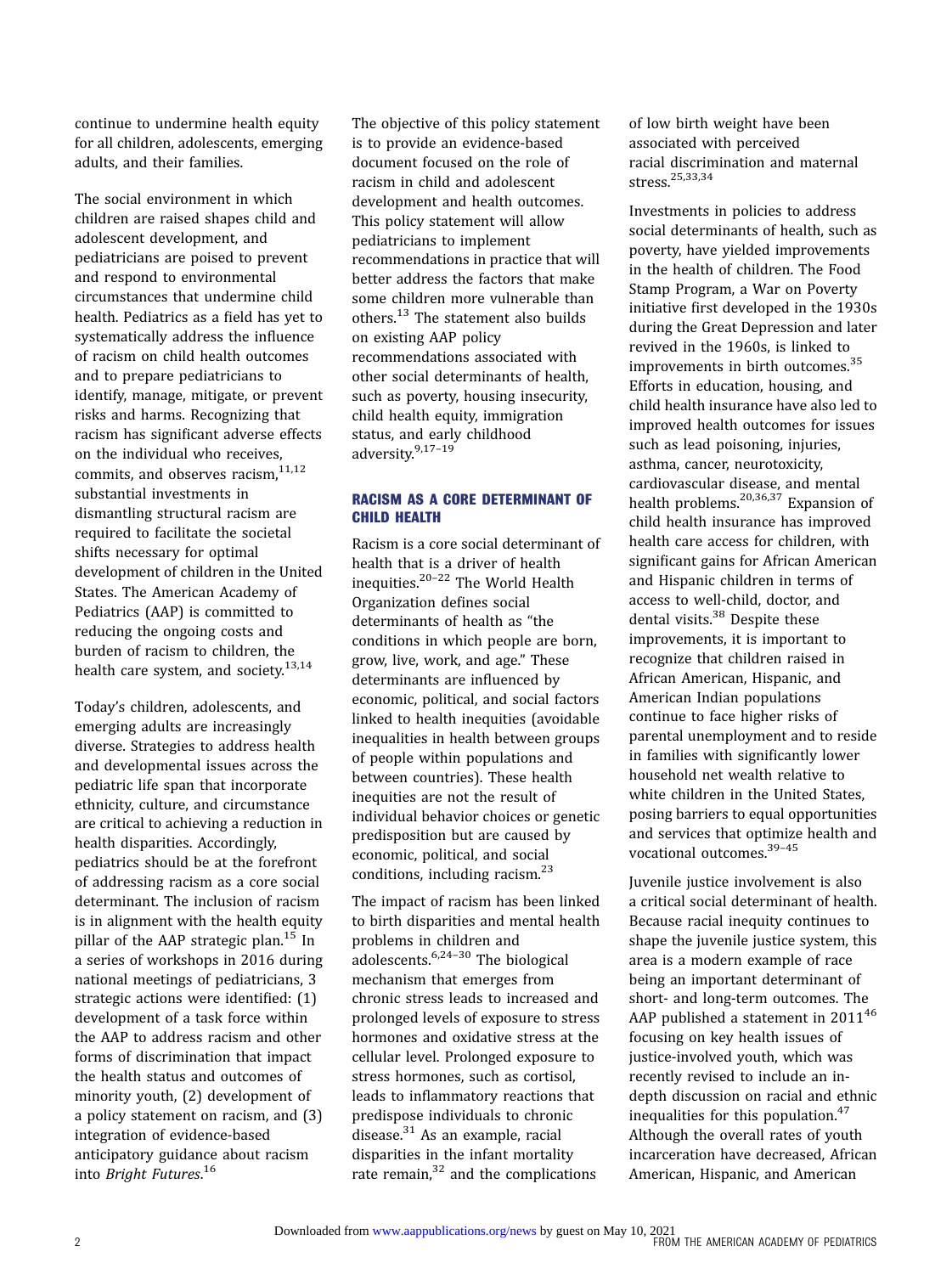Indian youth continue to be disproportionately represented.<sup>48</sup> While incarcerated, youth experience additional adverse experiences, such as solitary confinement and abuse, that have the potential to undermine socioemotional development and general developmental outcomes.49–<sup>51</sup> Differential treatment of youth offenders on the basis of race shapes an individual's participation and ultimate function in society. This type of modern racism must be recognized and addressed if the United States seeks to attain health equity. $52$ 

### THE DEVELOPMENT OF RACE AS A CONSTRUCT

Race as a social construct is rooted in history and remains a mechanism through which social class has been controlled over time. Flawed science was used to solidify the permanence of race, reinforce the notions of racial superiority, and justify differential treatment on the basis of phenotypic differences as people from different parts of the world came in contact with each other.<sup>53</sup> Race emerged as a social classification used to assign dominance of some social classes over others.<sup>53</sup> Scientific, anthropologic, and historical inquiry further solidified race as a social construct.<sup>54</sup> Modern science, however, has demonstrated that there is only 1 biological race and that the clines (phenotypic differences in skin and eye color, hair texture, and bone structure) at the core of early anthropologic research were insufficient to establish different races among human beings. Dr Francis Collins, former director of the National Human Genome Project and presently the director of the National Institutes of Health, has affirmed that humans are 99.9% the same at the level of their genome.<sup>55</sup> Despite this, efforts to collect, organize, and categorize individuals on the basis of the plausibility of the 0.01% human variation remain a force of scientific

discovery, innovation, and medicalpharmaceutical collaborations.<sup>56</sup> Rather than focusing on preventing the social conditions that have led to racial disparities, science and society continue to focus on the disparate outcomes that have resulted from them, often reinforcing the posited biological underpinnings of flawed racial categories.<sup>57</sup> Although race used in these ways has been institutionalized, linked to health status, and impeded our ability to improve health and eliminate health disparities,  $58,59$  it remains a powerful measure that must be better measured, carefully used, and potentially replaced to mark progress in pediatric health disparities  $research.<sup>60,61</sup>$ 

As such, it is important to examine the historical underpinnings of race used as a tool for subjugation. American racism was transported through European colonization. It began with the subjugation, displacement, and genocide of American Indian populations and was subsequently bolstered by the importation of African slaves to frame the economy of the United States. Although institutions such as slavery were abolished more than a century ago, discriminatory policies, such as Jim Crow laws, were developed to legalize subjugation. As the United States expanded west in North America and into Alaska and the Pacific Islands, the diversity of populations encompassing the United States also expanded. Native Hawaiian and Pacific Islander, Alaskan native, Asian American, and Latino American populations have experienced oppression and similar exclusions from society.<sup>62-65</sup> Although some racial and/or ethnic groups have received reparations<sup>66</sup> and fared better than others over time, remnants of these policies remain in place today and continue to oppress the advancement of people from historically aggrieved groups.67–<sup>72</sup>

Through these underpinnings, racism became a socially transmitted disease passed down through generations, leading to the inequities observed in our population today. Although the endemic nature of racism has powerful impacts on perceived and actual health outcomes, it is also important to note that other forms of discrimination (eg, sex, religion, sexual orientation, immigrant status, and disability status) are actively at play and have created a syndemic with the potential to undermine child and family health further. It is important to address racism's impact on the health and well-being of children, adolescents, and emerging adults to avoid perpetuating a health system that does not meet the needs of all patients.<sup>52</sup> Pediatricians are uniquely positioned to both prevent and mitigate the consequences of racism as a key and trusted source of support for pediatric patients and their families.

#### CHILDHOOD EXPERIENCES OF RACISM

Children can distinguish the phenotypic differences associated with race during infancy<sup>73-75</sup>; therefore, effective management of difference as normative is important in a diverse society. To identify, address, and manage the impacts of racism on child health, it is critical that pediatricians understand 3 key levels through which racism operates: (1) institutional, (2) personally mediated, and (3) internalized. The experience of race is also impacted by other identities that people have related to ethnicity, sex, religious affiliation, immigrant status, family composition, sexuality, disability, and others that must be navigated alongside race. Much of the discussion to date related to the historical underpinnings of race deals with institutionalized (or structural) racism, expressed through patterns of social institutions (eg, governmental organizations, schools, banks, and courts of law) that implicitly or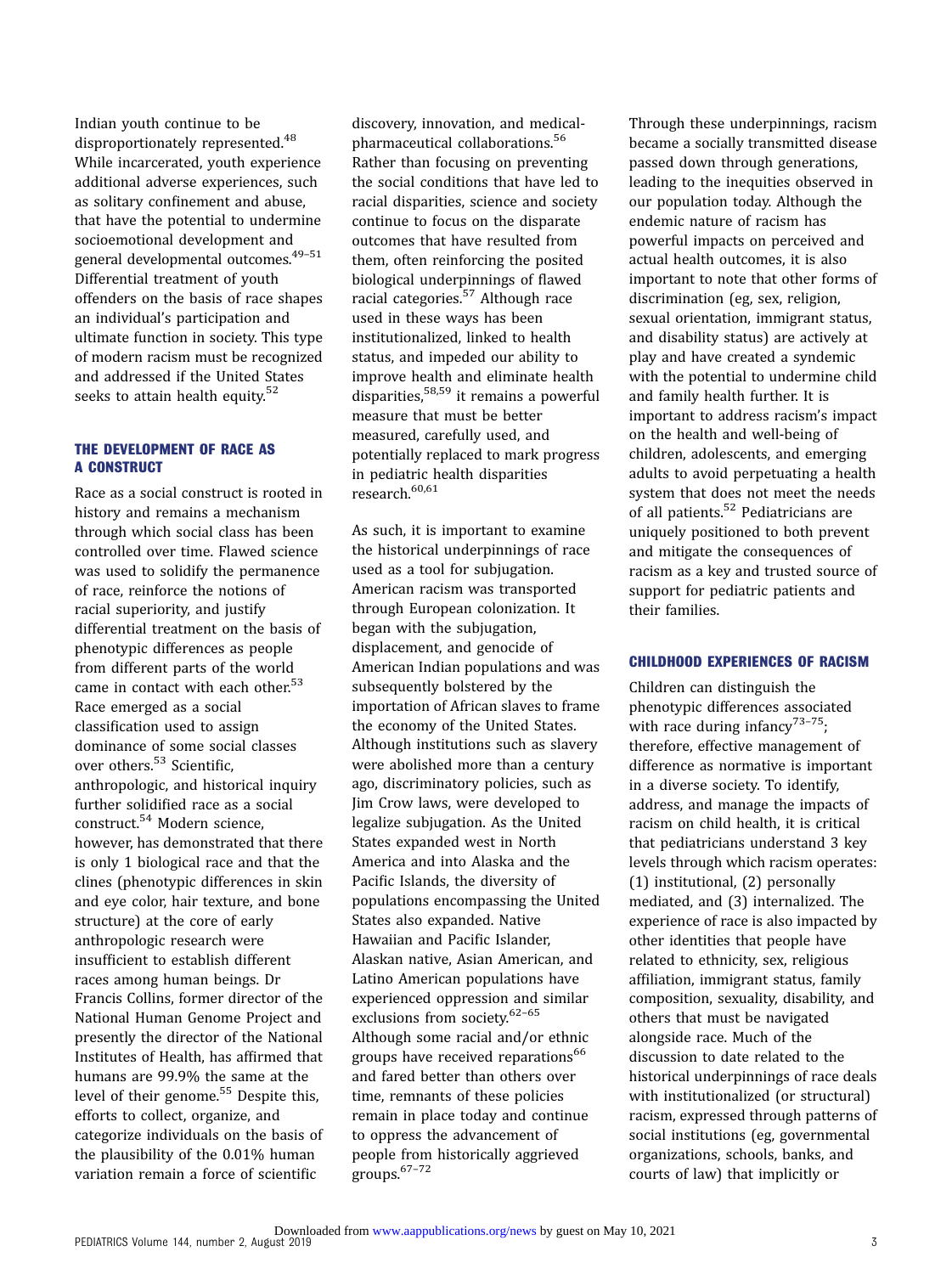explicitly discriminate against individuals from historically marginalized groups.<sup>22,52,76,77</sup> Children experience the outputs of structural racism through place (where they live), education (where they learn), economic means (what they have), and legal means (how their rights are executed). Research has identified the role of implicit and explicit personally mediated racism (racism characterized by assumptions about the abilities, motives, or intents of others on the basis of race) $^{78}$  as a factor affecting health care delivery and general health outcomes.79–<sup>86</sup> The impacts of structural and personally mediated racism may result in internalized racism (internalizing racial stereotypes about one's racial group). A positive racial identity mediates experiences of discrimination and generates optimal youth development outcomes.12,87,88 The importance of a prosocial identity is critical during adolescence, when young people must navigate the impacts of social status and awareness of personally mediated discrimination based on race.89–<sup>91</sup>

Although children and adolescents who are the targets of racism experience the most significant impact, bystanders are also adversely affected by racism. As an example, young adults who were bystanders to racism and other forms of victimization as youth experience profound physiologic and psychological effects when asked to recall the memory of a past anchoring event as a victim or bystander that are comparable to those experienced by first responders after a major disaster. Three core features that characterized the abusive event(s) were as follows: (1) an individual gets hurt psychologically or physically, (2) a power differential exists (eg, age, size and/or stature, or status) versus the target individual resulting in domination and erosion of the target's self-esteem, and (3) the abuse

is repetitive, causing stress levels to increase because of anticipation of future events.<sup>11</sup> Internalized negative stereotypes related to race can unconsciously erode self-perception and capacity and may later play out in the form of stereotype threat or the fear of confirming a negative stereotype of one's race.<sup>91</sup> Stereotype threats can undermine academic and vocational attainment, key developmental milestones for the victim. Underachievement then reinforces the stereotype held by both the perpetrator and victim, further enhancing the vulnerability of the victim and the bystander to repeated acts of overt or covert victimization. These observations suggest that universal interventions to eliminate racism (experienced as a victim or bystander) from the lives of children and to engage in active societal antiracism bystander behavioral intervention may optimize well-being for all children and the adults who care for them. For individual intervention to occur, however, bystanders must identify critical situations, view them as an emergency, develop a sense of personal responsibility, have selfefficacy to succeed with the intervention, perceive the costs of nonintervention as high, and consciously decide to help.<sup>11,92</sup> Research has demonstrated that racism has an effect on health across racial groups in communities reporting high levels of racism<sup>93</sup> but that racially diverse environments, such as schools, can benefit all youth by improving cognitive skills such as critical thinking and problemsolving.<sup>94</sup>

#### RACISM AT THE INTERSECTION OF EDUCATION AND CHILD AND ADOLESCENT HEALTH

Educational and vocational attainment are key developmental outcomes that pediatricians monitor to assess for successful growth and development. After accounting for

sleep and time spent at home, children spend a significant portion of their time in educational settings.<sup>95-97</sup> Educational achievement is an important predictor of long-term health and economic outcomes for children. Adults with a college degree live longer and have lower rates of chronic disease than those who did not graduate from college.<sup>98</sup> It is critical for pediatricians to recognize the institutional, personally mediated, and internalized levels of racism that occur in the educational setting because education is a critical social determinant of health for children.<sup>99</sup>

Disparities in educational access and attainment, along with racism experienced in the educational setting, affect the trajectory of academic achievement for children and adolescents and ultimately impact health. Chronic absenteeism, defined as missing  $\geq$ 10% of school days in an academic year, is a strong predictor of educational achievement. Chronic absenteeism disproportionately affects children of color, children living in poverty, children with disabilities, and children with chronic diseases.<sup>100</sup> In high school, 21.2% of Hispanic, 23.4% of African American, and 27.5% of American Indian children were chronically absent in 2013–2014 compared with 17.3% of white children.<sup>101</sup> Immigration enforcement and the fear of apprehension by authorities can negatively affect school attendance for Hispanic and black immigrants, thereby perpetuating inequalities in  $\arctan \theta$ <sub>102</sub> According to the National Center for Education Statistics, the graduation rate for white students nationally in 2015–2016 was 88% compared with 76% for African American students, 72% for American Indian students, and 79% for Hispanic students.<sup>103</sup> Disparities in chronic absenteeism and high school graduation rates prevent children from realizing the full benefits of educational attainment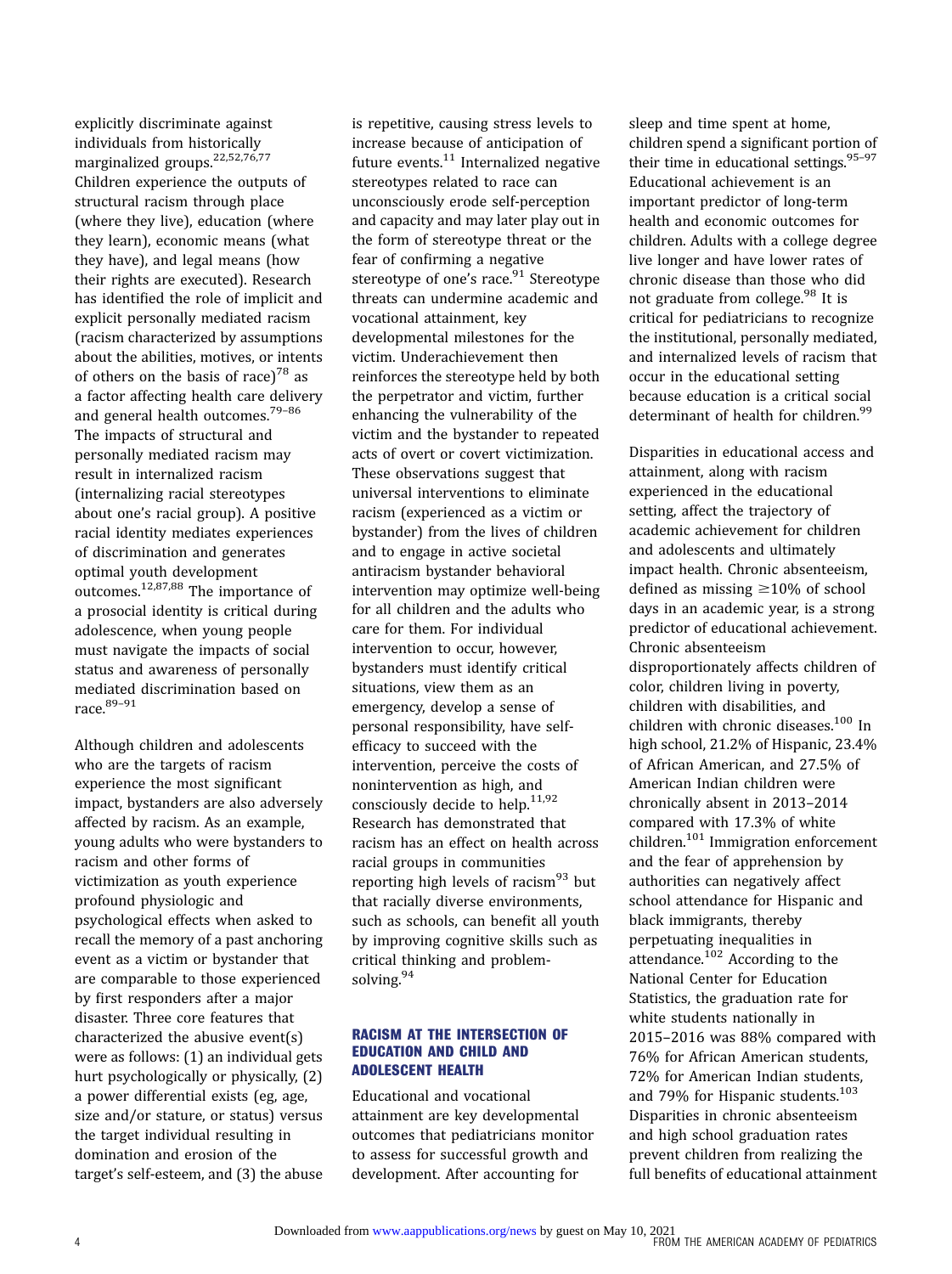and can increase the development of chronic disease and reduce overall life expectancy.<sup>104</sup>

Although the landmark US Supreme Court case Brown v Board of Education banned governmentsponsored segregation and laid a foundation for equal access to a quality public education, the US Department of Education continues to report institutional or structural inequality in educational access and outcomes,<sup>105</sup> even in the most diverse and well-resourced communities in the United States. Students from historically aggrieved groups have less access to experienced teachers, advanced coursework, and resources and are also more harshly punished for minor behavioral infractions occurring in the school setting.105 They are less likely to be identified for and receive special education services,<sup>106</sup> and in some states, school districts with more nonwhite children receive lower funding at any given poverty level than districts with more white children.<sup>107</sup>

Children may also experience personally mediated racism early in their schooling, which may be internalized and ultimately affect their interactions with others.<sup>108</sup> Early teacher-child interactions are important for long-term academic outcomes. The relationship of teacher to student across ages and grade levels influences school adjustment, literacy, math skills, grade point average, and scholastic aptitude test scores.<sup>109-111</sup> Given the critical nature of the student-teacher relationship, it is important to explore how racism and implicit bias affect this dynamic. Student-teacher racial mismatch can impact academic performance, with studies showing that African American children are more likely to receive a worse assessment of their behavior when they have a non-Hispanic white teacher than when they have an African American teacher.<sup>112</sup> This finding may result from racial bias in

teachers' expectations of their students, with data demonstrating that white and other non–African American teachers are more likely than African American teachers to predict that African American students would not finish high school.<sup>113</sup> Similarly, data indicate that teachers may underestimate the ability of African American and Latino students, which can lead to lower grade point averages and fewer years of schooling.<sup>114</sup> African American students who have 1 African American teacher in elementary school are more likely to graduate from high school and enroll in college than their peers who do not have an African American teacher; the proposed mechanism for this improved long-term educational outcome is the exposure to a role model early in the educational experience.<sup>115</sup> These findings indicate the importance of ensuring a diverse teacher workforce, particularly as the population of students in US schools continues to diversify.<sup>116</sup> School racial climate, which refers to norms, curricula, and interactions around race and diversity within the school setting, also impacts educational outcomes for students.117 Students who had a positive perception of school racial climate had higher academic achievement and fewer disciplinary issues.<sup>118</sup> Racial inequities in school discipline begin early, and school discipline has longterm consequences for children. Although federal civil rights laws prohibit discrimination in the administration of discipline in public schools, the US Government Accountability Office found that African American and American Indian students are overrepresented among students experiencing suspension. $119$  Data from the US Department of Education confirm that a disproportionate number of African American children receive more than 1 out-of-school suspension in preschool and overall in kindergarten through grade 12 are

suspended 3 times more and expelled 1.9 times more than white students.<sup>120</sup> To mediate the effects of institutional and personally mediated racism in the educational setting and prevent internalized racism, studies show that a positive, strong racial or ethnic identity and parental engagement in families is protective against the negative effects of racial discrimination on academic outcomes.121–<sup>123</sup>

#### HOW PEDIATRICIANS CAN ADDRESS AND AMELIORATE THE EFFECTS OF RACISM ON CHILDREN AND ADOLESCENTS

Pediatricians and other child health professionals must be prepared to discuss and counsel families of all races on the effects of exposure to racism as victims, bystanders, and perpetrators.124–<sup>126</sup> Pediatricians can implement systems in their practices that ensure that all patients and families know that they are welcome, that they will be treated with mutual respect, and that high-quality care will be delivered regardless of background using the tenets of family- and patient-centered care.<sup>127</sup> To do this, it is critical for pediatricians to examine their own hiases.<sup>128</sup> Pediatricians can advocate for community initiatives and collaborate with government and community-based organizations to help redress biases and inequities in the health, justice, and educational systems. These strategies may optimize developmental outcomes and reduce exposure to adverse events that dramatically alter the lived experiences, health, and perceived self-value of youth.<sup>48,129,130</sup>

# Optimizing Clinical Practice

In practice, pediatricians and other child health care providers encounter children every day who have experienced racism. There are interventions available for use in the medical home that can identify and potentially ameliorate inequities.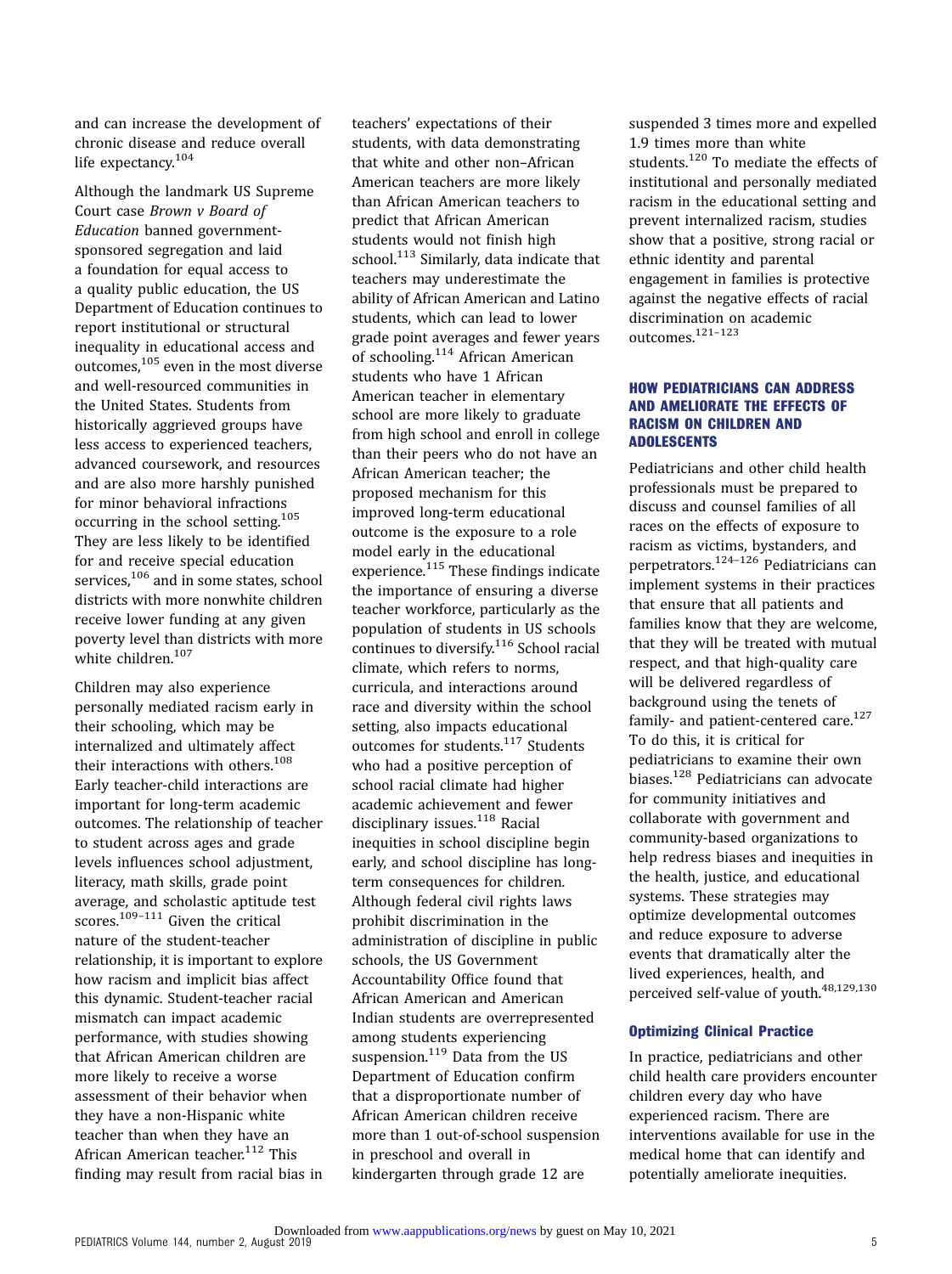- Create a culturally safe medical home<sup>131</sup> where the providers acknowledge and are sensitive to the racism that children and families experience by integrating patient- and family-centered communication strategies and evidence-based screening tools that incorporate valid measures of perceived and experienced racism into clinical practice.132–<sup>136</sup>
- Use strategies such as the Raising Resisters approach during anticipatory guidance to provide support for youth and families to (1) recognize racism in all forms, from subversive to blatant displays of racism; (2) differentiate racism from other forms of unfair treatment and/or routine developmental stressors; (3) safely oppose the negative messages and/ or behaviors of others; and (4) counter or replace those messages and experiences with something positive.137,138
- Train clinical and office staff in culturally competent care according to national standards for culturally and linguistically appropriate services.<sup>139,140</sup>
- Assess patients for stressors (eg, bullying and/or cyberbullying on the basis of race)<sup>141</sup> and social determinants of health often associated with racism (eg, neighborhood safety, poverty, housing inequity, and academic access) to connect families to resources.9,142,143
- Assess patients who report experiencing racism for mental health conditions, including signs of posttraumatic stress, anxiety, grief, and depressive symptoms, using validated screening tools and a trauma-informed approach to make referrals to mental health services as needed.<sup>144</sup>
- Integrate positive youth development approaches, 145 including racial socialization,<sup>123,146</sup> to identify strengths and assess

youth and families for protective factors, $9$  such as a supportive extended family network, that can help mitigate exposure to racist behaviors.138

- Infuse cultural diversity into AAPrecommended early literacy–promotion programs $147$  to ensure that there is a representation of authors, images, and stories that reflect the cultural diversity of children served in pediatric practice.
- Encourage pediatric practices and local chapters to embrace the challenge of testing best practices using Community Access to Child Health grants and participation in national quality-improvement projects to examine the effectiveness of office-based interventions designed to address the impact of racism on patient outcomes.
- Encourage practices and chapters to develop resources for families with civil rights concerns, including medicolegal partnerships and referrals to agencies responsible for enforcing civil rights laws.
- Encourage pediatric-serving organizations within local communities, including pediatric practices, hospitals, and health maintenance organizations, to conduct internal quality-assurance assessments that include analyses of quality of care and patient satisfaction by race and to initiate improvement protocols as needed to improve health outcomes and community trust.

#### Optimizing Workforce Development and Professional Education

• Advocate for pediatric training programs that are girded by competencies and subcompetencies related to effective patient and family communication across differences in pediatric populations.<sup>148,149</sup>

- Encourage policies to foster interactive learning communities that promote cultural humility (eg, self-awareness, lifelong commitment to self-evaluation, and commitment to managing power imbalances) $150,151$  and provide simulation opportunities to ensure new pediatricians are competent to deliver culturally appropriate and patient- and family-centered care.152–<sup>155</sup>
- Integrate active learning strategies, such as simulation $156$  and language  $\frac{157}{157}$  to adequately prepare pediatric residents to serve the most diverse pediatric population to date to exist in the United States<sup>158</sup> and lead diverse and interdisciplinary pediatric care teams.<sup>159</sup>
- Advocate for policies and programs that diversify the pediatric workforce and provide ongoing professional education for pediatricians in practice as a strategy to reduce implicit biases and improve safety and quality in the health care delivery system.160–<sup>162</sup>

### Optimizing Systems Through Community Engagement, Advocacy, and Public Policy

- Acknowledge that health equity is unachievable unless racism is addressed through interdisciplinary partnerships with other organizations that have developed campaigns against racism.163,164
- Engage community leaders to create safe playgrounds and healthy food markets to reduce disparities in obesity and undernutrition in neighborhoods affected by poverty.
- Advocate for improvements in the quality of education in segregated urban, suburban, and rural communities designed to better optimize vocational attainment and educational milestones for all students.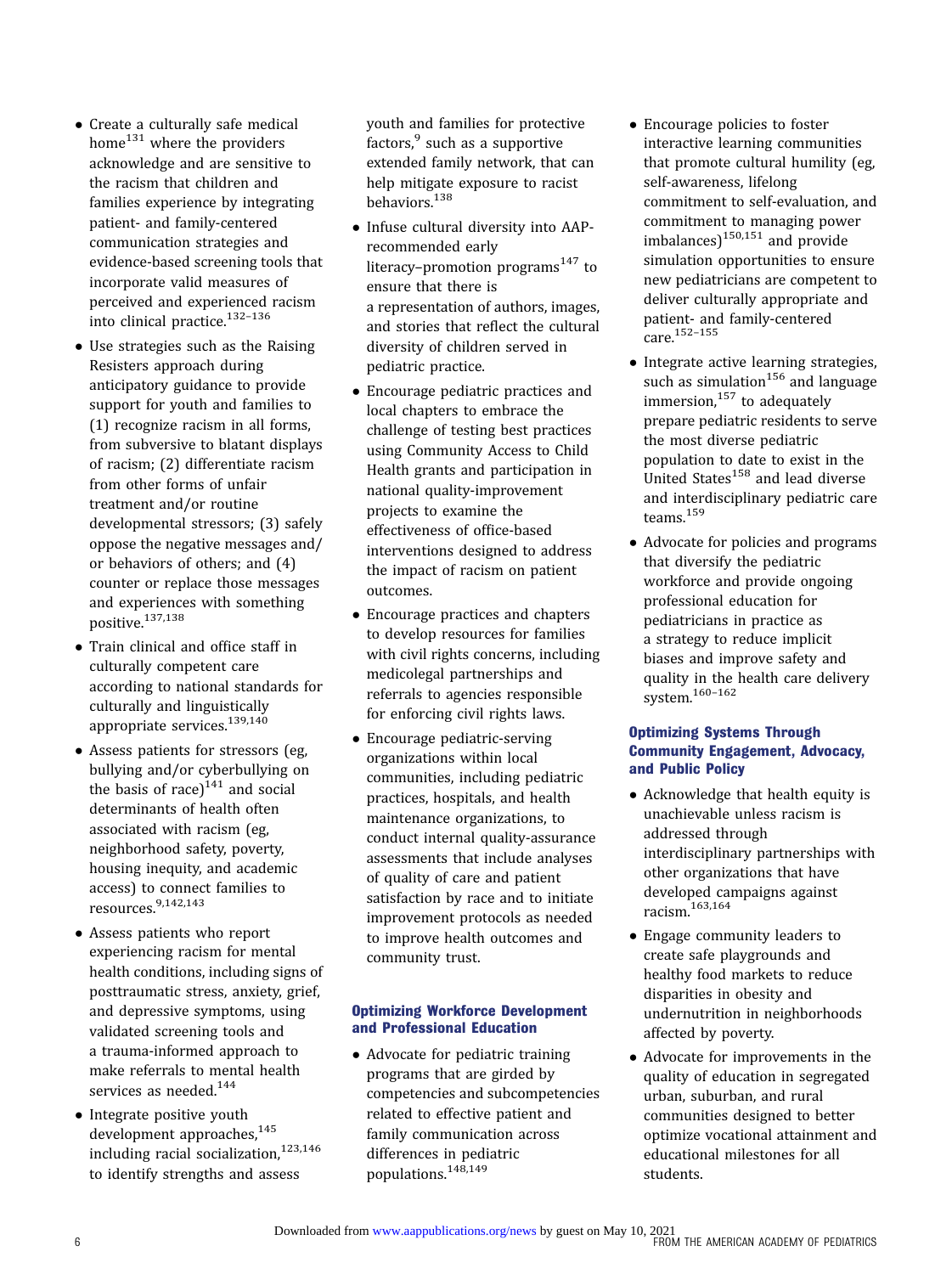- Support local educational systems by connecting with and supporting school staff. The AAP Council on School Health provides resources to help physicians engage and interact with their school system and provides guidelines around the role of school physicians and school health personnel.<sup>165,166</sup>
- Advocate for federal and local policies that support implicit-bias training in schools and robust training of educators in culturally competent classroom management to improve disparities in academic outcomes and disproportionate rates of suspension and expulsion among students of color, reflecting a systemic bias in the educational system.167
- Advocate for increased access to support for mental health services in schools designed to help teachers better manage students with disruptive classroom behaviors and to reduce racial disparities in school expulsion.144,168,169
- Advocate for curricula that are multicultural, multilingual, and reflective of the communities in which children in their practices attend school.<sup>170</sup>
- Advocate for policies and programs that diversify the teacher workforce to mitigate the effects of the current demographic mismatch of teachers and students that affects academic attitudes and attainment for all students.<sup>115,171</sup>
- Advocate for evidence-based programs that combat racism in the education setting at a population level.172–<sup>174</sup>
- Encourage community-level advocacy with members of those communities disproportionately affected by racism to develop policies that advance social justice.<sup>19,175</sup>
- Advocate for alternative strategies to incarceration for management of nonviolent youth behavior.<sup>50,176,177</sup>
- Collaborate with first responders and community police to enhance positive youth engagement by sharing expertise on child and adolescent development and mental health, considering potential differences in culture, sex, and background.178
- Advocate for fair housing practices, including access to housing loans and rentals that prohibit the persistence of historic "redlining." 179

### Optimizing Research

- Advocate for funding and dissemination of rigorous research that examine the following:
	- 1. the impact of perceived and observed experiences of discrimination on child and family health outcomes<sup>180</sup>;
	- 2. the role of self-identification versus perceived race on child health access, status, and outcomes<sup>52</sup>:
	- 3. the impact of workforce development activities on patient satisfaction, trust, care use, and pediatric health outcomes $161$ :
	- 4. the impact of policy changes and community-level interventions on reducing the health effects of racism and other forms of discrimination on youth development; and
	- 5. integration of the human genome as a way to identify critical biomarkers that can be used to improve human health rather than continue to classify people on the basis of their minor genetic differences and countries of origin.<sup>55</sup>

# **CONCLUSIONS**

Achieving decisive public policies, optimized clinical service delivery, and community change with an activated, engaged, and diverse pediatric workforce is critically

important to begin untangling the thread of racism sewn through the fabric of society and affecting the health of pediatric populations. Pediatricians must examine and acknowledge their own biases and embrace and advocate for innovative policies and cross-sector partnerships designed to improve medical, economic, environmental, housing, judicial, and educational equity for optimal child, adolescent, and emerging adult developmental outcomes.

#### SECTION ON ADOLESCENT HEALTH EXECUTIVE COMMITTEE, 2018–2019

Maria E. Trent, MD, MPH, FAAP, Chairperson Robert M. Cavanaugh Jr, MD, FAAP Amy E. Lacroix, MD, FAAP Jonathon Fanburg, MD, MPH, FAAP Maria H. Rahmandar, MD, FAAP Laurie L. Hornberger, MD, MPH, FAAP Marcie B. Schneider, MD, FAAP Sophia Yen, MD, MPH, FAAP

#### **STAFF**

Karen S. Smith

#### COUNCIL ON COMMUNITY PEDIATRICS EXECUTIVE COMMITTEE, 2018–2019

Lance Alix Chilton, MD, FAAP, Chairperson Andrea E. Green, MD, FAAP Kimberley Jo Dilley, MD, MPH, FAAP Juan Raul Gutierrez, MD, FAAP James H. Duffee, MD, MPH, FAAP Virginia A. Keane, MD, FAAP Scott Daniel Krugman, MD, MS, FAAP Carla Dawn McKelvey, MD, MPH, FAAP Julie Michelle Linton, MD, FAAP Jacqueline Lee Nelson, MD, FAAP Gerri Mattson, MD, FAAP

#### LIAISON

Donene Feist

#### **STAFF**

Dana Bennett-Tejes, MA, MNM

#### COMMITTEE ON ADOLESCENCE, 2018–2019

Cora C. Breuner, MD, MPH, FAAP, Chairperson Elizabeth M. Alderman, MD, FSAHM, FAAP Laura K. Grubb, MD, MPH, FAAP Janet Lee, MD, FAAP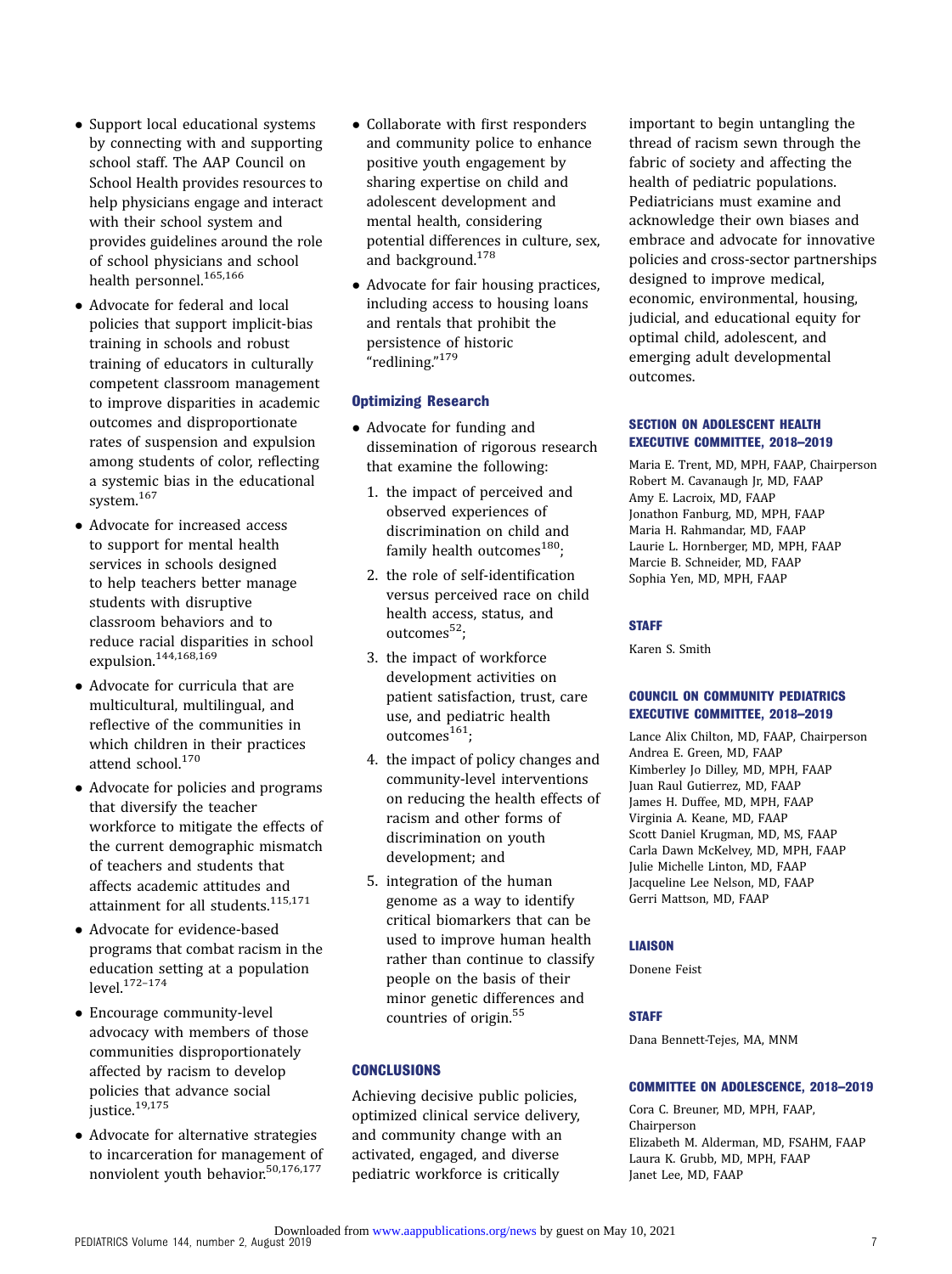Makia E. Powers, MD, MPH, FAAP Maria H. Rahmandar, MD, FAAP Krishna K. Upadhya, MD, FAAP Stephenie B. Wallace, MD, FAAP

#### LIAISONS

Liwei L. Hua, MD, PhD – American Academy of Child and Adolescent Psychiatry Geri D. Hewitt, MD – American College of Obstetricians and Gynecologists Seema Menon, MD – North American Society of Pediatric and Adolescent Gynecology Ellie E. Vyver, MD, FRCPC, FAAP – Canadian Pediatric Society

Lauren B. Zapata, PhD, MSPH – Centers for Disease Control and Prevention

#### **STAFF**

Karen S. Smith

#### ACKNOWLEDGMENTS

We are grateful for internal review and critical feedback by Drs Benard Dreyer, Olanrewaju Falusi, Renee Jenkins, Judith Palfrey, Krishna Upadhya, Joseph Wright, Jonathan

Klein, Janie Ward, Michael Lindsey, Lance Chilton, James Duffee, Andrea Green, Julie Linton, Virginia Keane, Jackie Nelson, Raul Gutierrez, Lase Ajayi, Lee Beers, Nathaniel Beers, Heidi Schumacher, and Tonya Vidal Kinlow.

#### **ABBREVIATION**

AAP: American Academy of Pediatrics

PEDIATRICS (ISSN Numbers: Print, 0031-4005; Online, 1098-4275).

Copyright © 2019 by the American Academy of Pediatrics

FINANCIAL DISCLOSURE: The authors have indicated they have no financial relationships relevant to this article to disclose.

FUNDING: No external funding.

POTENTIAL CONFLICT OF INTEREST: The authors have indicated they have no potential conflicts of interest to disclose.

#### REFERENCES

- 1. Jones CP, Truman BI, Elam-Evans LD, et al. Using "socially assigned race" to probe white advantages in health status. Ethn Dis. 2008;18(4):496–504
- 2. Paradies Y, Ben J, Denson N, et al. Racism as a determinant of health: a systematic review and metaanalysis. PLoS One. 2015;10(9): e0138511
- 3. Berman G, Paradies Y. Racism, disadvantage and multiculturalism: towards effective anti-racist praxis. Ethn Racial Stud. 2010;33(2):214–232
- 4. Elias A, Paradies Y. Estimating the mental health costs of racial discrimination. BMC Public Health. 2016;16(1):1205
- 5. Heard-Garris NJ, Cale M, Camaj L, Hamati MC, Dominguez TP. Transmitting Trauma: a systematic review of vicarious racism and child health. Soc Sci Med. 2018;199:230–240
- 6. Pachter LM, Coll CG. Racism and child health: a review of the literature and future directions. J Dev Behav Pediatr. 2009;30(3):255–263
- 7. Paradies Y. Defining, conceptualizing and characterizing racism in health research. Crit Public Health. 2006; 16(2):144–157
- 8. Pachter LM, Bernstein BA, Szalacha LA, García Coll C. Perceived racism and discrimination in children and youths: an exploratory study. Health Soc Work. 2010;35(1):61–69
- 9. Council on Community Pediatrics. Poverty and child health in the United States. Pediatrics. 2016;137(4): e20160339
- 10. Institute of Medicine, Committee on Improving the Health, Safety, and Well-Being of Young Adults. B: diversity and the effects of bias and discrimination on young adults' health and well-being. In: Bonnie RJ, Stroud C, Breiner H, eds. Investing in the Health and Well-Being of Young Adults. Washington, DC: National Academies Press; 2015. Available at: [https://www.nap.edu/download/](https://www.nap.edu/download/18869) [18869](https://www.nap.edu/download/18869). Accessed August 22, 2017
- 11. Janson GR, Hazler RJ. Trauma reactions of bystanders and victims to repetitive abuse experiences. Violence Vict. 2004; 19(2):239–255
- 12. Clark K, Clark M. The development of consciousness of self and the emergence of racial identification in Negro preschool children. J Soc Psychol. 1939;10:98
- 13. American Academy of Pediatrics. Blueprint for children. Available at: [https://www.aap.org/en-us/Documents/](https://www.aap.org/en-us/Documents/BluePrintForChildren.pdf) [BluePrintForChildren.pdf](https://www.aap.org/en-us/Documents/BluePrintForChildren.pdf). Accessed August 22, 2017
- 14. Szilagyi PG, Dreyer BP, Fuentes-Afflick E, Coyne-Beasley T, First L. The road to tolerance and understanding. Pediatrics. 2017;139(6):e20170741
- 15. American Academy of Pediatrics. American Academy Pediatrics five-year strategic plan. Available at: [https://](https://www.aap.org/en-us/about-the-aap/aap-facts/Pages/Strategic-Plan.aspx) [www.aap.org/en-us/about-the-aap/aap](https://www.aap.org/en-us/about-the-aap/aap-facts/Pages/Strategic-Plan.aspx)[facts/Pages/Strategic-Plan.aspx](https://www.aap.org/en-us/about-the-aap/aap-facts/Pages/Strategic-Plan.aspx). Accessed September 13, 2018
- 16. Hagan JF, Shaw JS, Duncan PM, eds. Bright Futures: Guidelines for Health Supervision of Infants, Children, and Adolescents. 4th ed. Elk Grove Village, IL: American Academy of Pediatrics; 2017
- 17. Council on Community Pediatrics. Providing care for immigrant, migrant, and border children. Pediatrics. 2013; 131(6). Available at: [www.pediatrics.](http://www.pediatrics.org/cgi/content/full/131/6/e2028) [org/cgi/content/full/131/6/e2028](http://www.pediatrics.org/cgi/content/full/131/6/e2028)
- 18. Council on Community Pediatrics. Providing care for children and adolescents facing homelessness and housing insecurity. Pediatrics. 2013; 131(6):1206–1210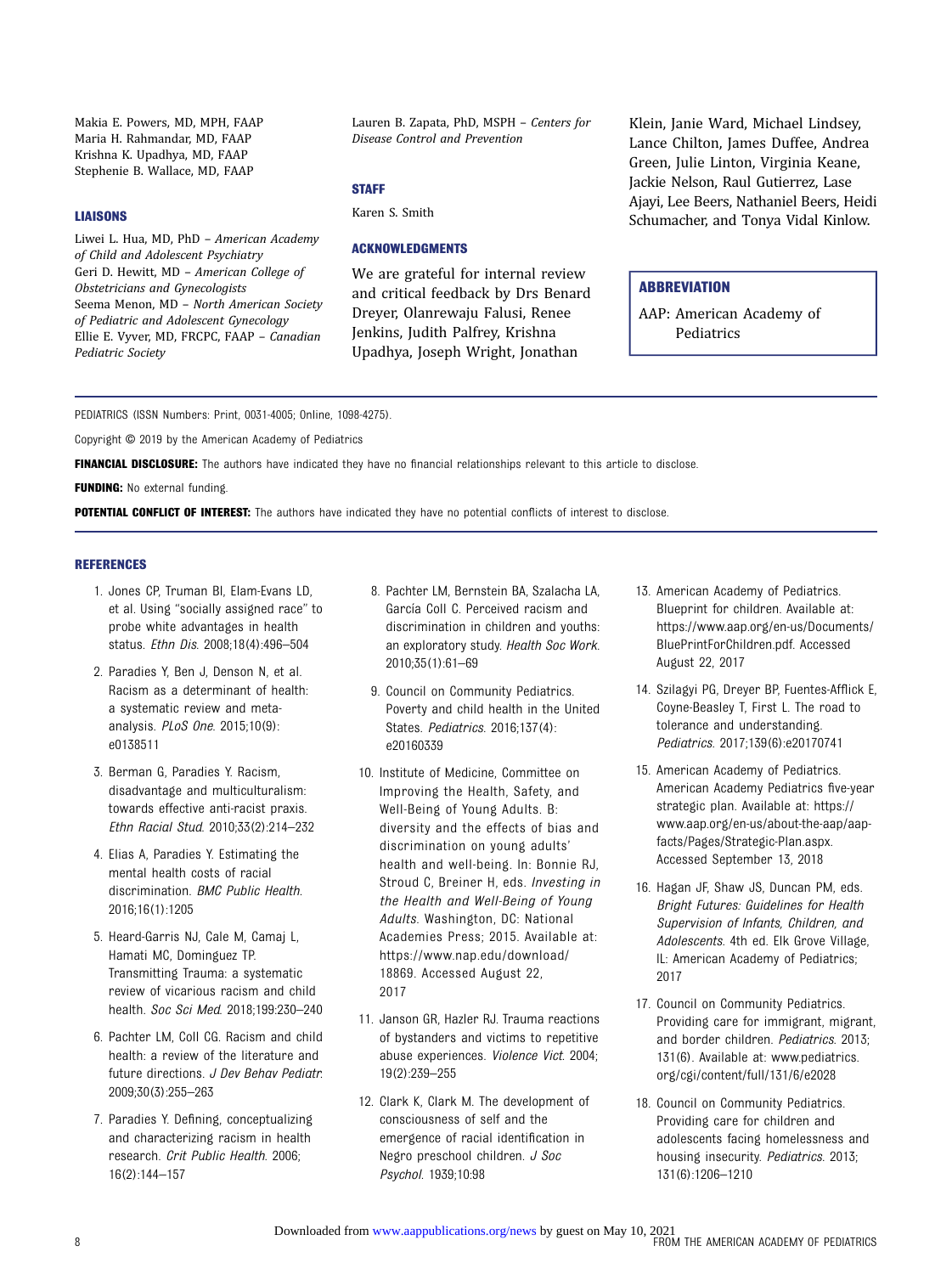- 19. American Academy of Pediatrics, Council on Community Pediatrics and Committee on Native American Child Health. Policy statement: health equity and children's rights. Pediatrics. 2010; 125(4):838–849. Reaffirmed October 2013
- 20. Gee GC, Walsemann KM, Brondolo E. A life course perspective on how racism may be related to health inequities. Am J Public Health. 2012;102(5):967–974
- 21. Gee GC. Leveraging the social determinants to build a culture of health. 2016. Available at: [https://](https://healthequity.globalpolicysolutions.org/wp-content/uploads/2016/12/RWJF_SDOH_Final_Report-002.pdf) [healthequity.globalpolicysolutions.org/](https://healthequity.globalpolicysolutions.org/wp-content/uploads/2016/12/RWJF_SDOH_Final_Report-002.pdf) [wp-content/uploads/2016/12/RWJF\\_](https://healthequity.globalpolicysolutions.org/wp-content/uploads/2016/12/RWJF_SDOH_Final_Report-002.pdf) [SDOH\\_Final\\_Report-002.pdf](https://healthequity.globalpolicysolutions.org/wp-content/uploads/2016/12/RWJF_SDOH_Final_Report-002.pdf). Accessed March 19, 2019
- 22. Gee GC, Ford CL. Structural racism and health inequities: old issues, new directions. Du Bois Rev. 2011;8(1): 115–132
- 23. The World Health Organization. Social determinants of health. Available at: [www.who.int/social\\_determinants/](http://www.who.int/social_determinants/thecommission/finalreport/key_concepts/en/) [thecommission/](http://www.who.int/social_determinants/thecommission/finalreport/key_concepts/en/)finalreport/key\_ [concepts/en/](http://www.who.int/social_determinants/thecommission/finalreport/key_concepts/en/). Accessed August 24, 2017
- 24. Nyborg VM, Curry JF. The impact of perceived racism: psychological symptoms among African American boys. J Clin Child Adolesc Psychol. 2003; 32(2):258–266
- 25. Dominguez TP, Dunkel-Schetter C, Glynn LM, Hobel C, Sandman CA. Racial differences in birth outcomes: the role of general, pregnancy, and racism stress. Health Psychol. 2008;27(2): 194–203
- 26. Viner RM, Ozer EM, Denny S, et al. Adolescence and the social determinants of health. Lancet. 2012; 379(9826):1641–1652
- 27. Hogben M, Leichliter JS. Social determinants and sexually transmitted disease disparities. Sex Transm Dis. 2008;35(suppl 12):S13–S18
- 28. Crosby RA, Holtgrave DR. The protective value of social capital against teen pregnancy: a state-level analysis. J Adolesc Health. 2006;38(5):556–559
- 29. Upchurch DM, Mason WM, Kusunoki Y, Kriechbaum MJ. Social and behavioral determinants of self-reported STD among adolescents. Perspect Sex Reprod Health. 2004;36(6):276–287
- 30. Slopen N, Williams DR. Discrimination, other psychosocial stressors, and selfreported sleep duration and difficulties. Sleep (Basel). 2014;37(1):147–156
- 31. Cohen S, Janicki-Deverts D, Doyle WJ, et al. Chronic stress, glucocorticoid receptor resistance, inflammation, and disease risk. Proc Natl Acad Sci USA. 2012;109(16):5995–5999
- 32. Riddell CA, Harper S, Kaufman JS. Trends in differences in US mortality rates between black and white infants. JAMA Pediatr. 2017;171(9):911–913
- 33. Lu MC, Kotelchuck M, Hogan V, Jones L, Wright K, Halfon N. Closing the Black-White gap in birth outcomes: a lifecourse approach. Ethn Dis. 2010; 20(1,suppl 2):S2–S62–S76
- 34. Gadson A, Akpovi E, Mehta PK. Exploring the social determinants of racial/ethnic disparities in prenatal care utilization and maternal outcome. Semin Perinatol. 2017;41(5):308–317
- 35. Almond D, Hoynes HW, Whitmore Schanzenbach D. Inside the War on Poverty: impact of food stamps on birth outcomes. Available at: [https://www.irp.](https://www.irp.wisc.edu/publications/dps/pdfs/dp135908.pdf) [wisc.edu/publications/dps/pdfs/](https://www.irp.wisc.edu/publications/dps/pdfs/dp135908.pdf) [dp135908.pdf.](https://www.irp.wisc.edu/publications/dps/pdfs/dp135908.pdf) Accessed March 19, 2019
- 36. Robert Wood Johnson Foundation; Pew Charitable Trusts. Health Impact Assessment and Housing: opportunities for the Housing Sector. Available at: [www.pewtrusts.org/](http://www.pewtrusts.org/~/media/assets/2016/03/opportunities_for_the_housing_sector.pdf)∼/media/assets/ 2016/03/opportunities for the [housing\\_sector.pdf.](http://www.pewtrusts.org/~/media/assets/2016/03/opportunities_for_the_housing_sector.pdf) Accessed August 29, 2017
- 37. US Office of the Surgeon General. The Surgeon General's Call to Action to Promote Healthy Homes. Rockville, MD: Office of the Surgeon General; 2009
- 38. Larson K, Cull WL, Racine AD, Olson LM. Trends in access to health care services for US children: 2000-2014. Pediatrics. 2016;138(6):e20162176
- 39. Matthew DB, Rodrigue E, Reeves RV; Brookings Institute. Time for justice: tackling race inequalities in health and housing. 2016. Available at: [https://](https://www.brookings.edu/research/time-for-justice-tackling-race-inequalities-in-health-and-housing/) [www.brookings.edu/research/time-for](https://www.brookings.edu/research/time-for-justice-tackling-race-inequalities-in-health-and-housing/)[justice-tackling-race-inequalities-in](https://www.brookings.edu/research/time-for-justice-tackling-race-inequalities-in-health-and-housing/)[health-and-housing/.](https://www.brookings.edu/research/time-for-justice-tackling-race-inequalities-in-health-and-housing/) Accessed September 13, 2018
- 40. Jones J; Economic Policy Institute. Unemployment of black and Hispanic workers remains high relative to white

workers. 2018. Available at: [https://](https://www.epi.org/publication/unemployment-of-black-and-hispanic-workers-remains-high-relative-to-white-workers-in-16-states-and-the-district-of-columbia-the-african-american-unemployment-rate-is-at-least-twice-the-rate-of-white/) [www.epi.org/publication/](https://www.epi.org/publication/unemployment-of-black-and-hispanic-workers-remains-high-relative-to-white-workers-in-16-states-and-the-district-of-columbia-the-african-american-unemployment-rate-is-at-least-twice-the-rate-of-white/) [unemployment-of-black-and-hispanic](https://www.epi.org/publication/unemployment-of-black-and-hispanic-workers-remains-high-relative-to-white-workers-in-16-states-and-the-district-of-columbia-the-african-american-unemployment-rate-is-at-least-twice-the-rate-of-white/)[workers-remains-high-relative-to-white](https://www.epi.org/publication/unemployment-of-black-and-hispanic-workers-remains-high-relative-to-white-workers-in-16-states-and-the-district-of-columbia-the-african-american-unemployment-rate-is-at-least-twice-the-rate-of-white/)[workers-in-16-states-and-the-district-of](https://www.epi.org/publication/unemployment-of-black-and-hispanic-workers-remains-high-relative-to-white-workers-in-16-states-and-the-district-of-columbia-the-african-american-unemployment-rate-is-at-least-twice-the-rate-of-white/)[columbia-the-african-american](https://www.epi.org/publication/unemployment-of-black-and-hispanic-workers-remains-high-relative-to-white-workers-in-16-states-and-the-district-of-columbia-the-african-american-unemployment-rate-is-at-least-twice-the-rate-of-white/)[unemployment-rate-is-at-least-twice-the](https://www.epi.org/publication/unemployment-of-black-and-hispanic-workers-remains-high-relative-to-white-workers-in-16-states-and-the-district-of-columbia-the-african-american-unemployment-rate-is-at-least-twice-the-rate-of-white/)[rate-of-white/](https://www.epi.org/publication/unemployment-of-black-and-hispanic-workers-remains-high-relative-to-white-workers-in-16-states-and-the-district-of-columbia-the-african-american-unemployment-rate-is-at-least-twice-the-rate-of-white/). Accessed March 12, 2019

- 41. US Department of Labor, Bureau of Labor Statistics. Labor force statistics from Current Population Survey. 2019. Available at: [https://www.bls.gov/web/](https://www.bls.gov/web/empsit/cpsee_e16.htm) [empsit/cpsee\\_e16.htm](https://www.bls.gov/web/empsit/cpsee_e16.htm). Accessed March 12, 2019
- 42. US Department of Labor, Bureau of Labor Statistics. Labor market trends for American Indians and Alaskan natives 2000-2017. Available at: [https://](https://www.bls.gov/opub/ted/2018/labor-market-trends-for-american-indians-and-alaska-natives-2000-17.htm) [www.bls.gov/opub/ted/2018/labor](https://www.bls.gov/opub/ted/2018/labor-market-trends-for-american-indians-and-alaska-natives-2000-17.htm)[market-trends-for-american-indians](https://www.bls.gov/opub/ted/2018/labor-market-trends-for-american-indians-and-alaska-natives-2000-17.htm)[and-alaska-natives-2000-17.htm](https://www.bls.gov/opub/ted/2018/labor-market-trends-for-american-indians-and-alaska-natives-2000-17.htm). Accessed March 12, 2019
- 43. History D. The Native American Power movement. 2016. Available at: [www.](http://www.digitalhistory.uh.edu/disp_textbook.cfm?smtID=2&psid=3348) [digitalhistory.uh.edu/disp\\_textbook.](http://www.digitalhistory.uh.edu/disp_textbook.cfm?smtID=2&psid=3348) [cfm?smtID=2&psid=3348](http://www.digitalhistory.uh.edu/disp_textbook.cfm?smtID=2&psid=3348). Accessed March 12, 2019
- 44. Dettling LJ, Hsu JW, Jacobs L, et al. Recent trends in wealth-holding by race and ethnicity: evidence from the survey of consumer finances. 2017. Available at: [https://www.federalreserve.gov/](https://www.federalreserve.gov/econres/notes/feds-notes/recent-trends-in-wealth-holding-by-race-and-ethnicity-evidence-from-the-survey-of-consumer-finances-20170927.htm) [econres/notes/feds-notes/recent](https://www.federalreserve.gov/econres/notes/feds-notes/recent-trends-in-wealth-holding-by-race-and-ethnicity-evidence-from-the-survey-of-consumer-finances-20170927.htm)[trends-in-wealth-holding-by-race-and](https://www.federalreserve.gov/econres/notes/feds-notes/recent-trends-in-wealth-holding-by-race-and-ethnicity-evidence-from-the-survey-of-consumer-finances-20170927.htm)[ethnicity-evidence-from-the-survey-of](https://www.federalreserve.gov/econres/notes/feds-notes/recent-trends-in-wealth-holding-by-race-and-ethnicity-evidence-from-the-survey-of-consumer-finances-20170927.htm)consumer-fi[nances-20170927.htm.](https://www.federalreserve.gov/econres/notes/feds-notes/recent-trends-in-wealth-holding-by-race-and-ethnicity-evidence-from-the-survey-of-consumer-finances-20170927.htm) Accessed March 12, 2019
- 45. Henderson T; Pew Charitable Trusts. The (very) few places with no black-white income gap. Stateline. 2016. Available at: [www.pewtrusts.org/en/research](http://www.pewtrusts.org/en/research-and-analysis/blogs/stateline/2016/11/10/the-very-few-places-with-no-black-white-income-gap)[and-analysis/blogs/stateline/2016/11/](http://www.pewtrusts.org/en/research-and-analysis/blogs/stateline/2016/11/10/the-very-few-places-with-no-black-white-income-gap) [10/the-very-few-places-with-no-black](http://www.pewtrusts.org/en/research-and-analysis/blogs/stateline/2016/11/10/the-very-few-places-with-no-black-white-income-gap)[white-income-gap](http://www.pewtrusts.org/en/research-and-analysis/blogs/stateline/2016/11/10/the-very-few-places-with-no-black-white-income-gap). Accessed March 12, 2019
- 46. Committee on Adolescence. Health care for youth in the juvenile justice system. Pediatrics. 2011;128(6):1219–1235
- 47. American Academy of Pediatrics, Committee on Adolescence. Health care for youth in the juvenile justice system. Pediatrics. 2011;128(6):1219–1235. Reaffirmed May 2015
- 48. Kruger DJ, De Loney EH. The association of incarceration with community health and racial health disparities. Prog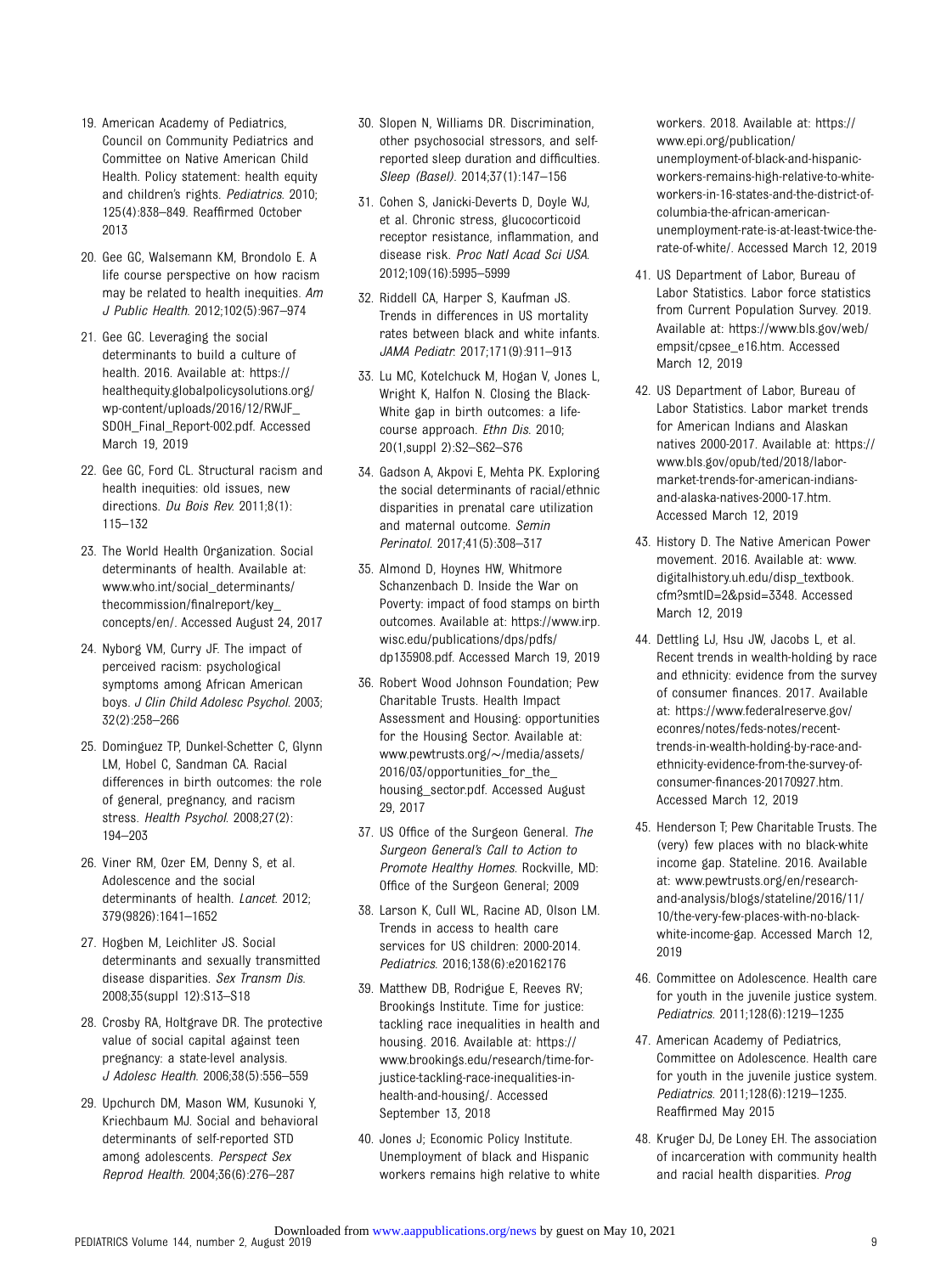Community Health Partnersh. 2009;3(2): 113–121

- 49. Lambie I, Randell I. The impact of incarceration on juvenile offenders. Clin Psychol Rev. 2013;33(3):448–459
- 50. Development Services Group I. Alternatives to detention and confinement. 2014. Available at: [https://](https://www.ojjdp.gov/mpg/litreviews/AlternativesToDetentionandConfinement.pdf) [www.ojjdp.gov/mpg/litreviews/](https://www.ojjdp.gov/mpg/litreviews/AlternativesToDetentionandConfinement.pdf) [AlternativesToDetentionand](https://www.ojjdp.gov/mpg/litreviews/AlternativesToDetentionandConfinement.pdf) Confi[nement.pdf.](https://www.ojjdp.gov/mpg/litreviews/AlternativesToDetentionandConfinement.pdf) Accessed August 29, 2017
- 51. Whitley K, Rozel JS. Mental health care of detained youth and solitary confinement and restraint within juvenile detention facilities. Child Adolesc Psychiatr Clin N Am. 2016;25(1): 71–80
- 52. Jones CP, Jones CY, Perry GS, Barclay G, Jones CA. Addressing the social determinants of children's health: a cliff analogy. J Health Care Poor Underserved. 2009;20(suppl 4):1–12
- 53. Sussman RW. The Myth of Race: The Troubling Persistence of an Unscientific Idea. Cambridge, MA: Harvard University Press; 2014
- 54. United Nations Educational, Scientific and Cultural Organization. Four Statements on the Race Ouestion. Paris, France: Oberthur-Rennes; 1969. Available at: [http://unesdoc.unesco.org/](http://unesdoc.unesco.org/images/0012/001229/122962eo.pdf) [images/0012/001229/122962eo.pdf](http://unesdoc.unesco.org/images/0012/001229/122962eo.pdf). Accessed August 22, 2017
- 55. Collins FS. What we do and don't know about 'race', 'ethnicity', genetics and health at the dawn of the genome era. Nat Genet. 2004;36(suppl 11):S13–S15
- 56. Fullwiley D. Race and genetics: attempts to define the relationship. Biosocieties. 2007;2:221–237
- 57. National Research Council. Measuring Racial Discrimination. Washington, DC: National Academies Press; 2004. Available at: [https://www.nap.edu/](https://www.nap.edu/catalog/10887/measuring-racial-discrimination) [catalog/10887/measuring-racial](https://www.nap.edu/catalog/10887/measuring-racial-discrimination)[discrimination](https://www.nap.edu/catalog/10887/measuring-racial-discrimination). Accessed June 16, 2019
- 58. Bhopal R, Donaldson L. White, European, Western, Caucasian, or what? Inappropriate labeling in research on race, ethnicity, and health. Am J Public Health. 1998;88(9):1303–1307
- 59. Fullilove MT. Comment: abandoning "race" as a variable in public health research–an idea whose time has

come. Am J Public Health. 1998;88(9): 1297–1298

- 60. Bamshad M. Genetic influences on health: does race matter? JAMA. 2005; 294(8):937–946
- 61. Cheng TL, Goodman E; Committee on Pediatric Research. Race, ethnicity, and socioeconomic status in research on child health. Pediatrics. 2015;135(1). Available at: [www.pediatrics.org/cgi/](http://www.pediatrics.org/cgi/content/full/135/1/e225) [content/full/135/1/e225](http://www.pediatrics.org/cgi/content/full/135/1/e225)
- 62. National Public Radio. Hawaii is diverse, but far from paradise. 2009. Available at: [https://www.npr.org/templates/](https://www.npr.org/templates/story/story.php?storyId=120431126) [story/story.php?storyId=120431126.](https://www.npr.org/templates/story/story.php?storyId=120431126) Accessed April 5, 2019
- 63. Iggiagruk Hensley WL. There are two versions of the story of how the U.S. purchased Alaska from Russia. Smithsonian Magazine. March 29, 2017. Available at: [https://www.](https://www.smithsonianmag.com/history/why-russia-gave-alaska-americas-gateway-arctic-180962714/) [smithsonianmag.com/history/why](https://www.smithsonianmag.com/history/why-russia-gave-alaska-americas-gateway-arctic-180962714/)[russia-gave-alaska-americas-gateway](https://www.smithsonianmag.com/history/why-russia-gave-alaska-americas-gateway-arctic-180962714/)[arctic-180962714/.](https://www.smithsonianmag.com/history/why-russia-gave-alaska-americas-gateway-arctic-180962714/) Accessed April 6, 2019
- 64. US Department of State, Office of the Historian. Chinese immigration and the Chinese Exclusion Acts. Available at: [https://history.state.gov/milestones/](https://history.state.gov/milestones/1866-1898/chinese-immigration) [1866-1898/chinese-immigration](https://history.state.gov/milestones/1866-1898/chinese-immigration). Accessed April 6, 2019
- 65. Japanese Americans Citizens League. Asian American history. Available at: <https://jacl.org/asian-american-history/>. Accessed April 5, 2019
- 66. Qureshi B; National Public Radio. From wrong to right: a U.S apology for Japanese internment. 2013. Available at: [https://www.npr.org/sections/](https://www.npr.org/sections/codeswitch/2013/08/09/210138278/japanese-internment-redress) [codeswitch/2013/08/09/210138278/](https://www.npr.org/sections/codeswitch/2013/08/09/210138278/japanese-internment-redress) [japanese-internment-redress.](https://www.npr.org/sections/codeswitch/2013/08/09/210138278/japanese-internment-redress) Accessed April 5, 2019
- 67. Robert Wood Johnson Foundation. Discrimination: experiences and views on effects of discrimination across major population groups in the United States. Available at: [https://www.rwjf.](https://www.rwjf.org/en/library/research/2017/10/discrimination-in-america--experiences-and-views.html) [org/en/library/research/2017/10/](https://www.rwjf.org/en/library/research/2017/10/discrimination-in-america--experiences-and-views.html) [discrimination-in-america](https://www.rwjf.org/en/library/research/2017/10/discrimination-in-america--experiences-and-views.html)–experiences[and-views.html.](https://www.rwjf.org/en/library/research/2017/10/discrimination-in-america--experiences-and-views.html) Accessed April 5, 2019
- 68. US Department of State, Office of the Historian. Indian treaties and the Native American Removal Act of 1830. Available at: [https://history.state.gov/](https://history.state.gov/milestones/1830-1860/indian-treaties) [milestones/1830-1860/indian-treaties.](https://history.state.gov/milestones/1830-1860/indian-treaties) Accessed August 24, 2017
- 69. US Department of State, Office of the Historian. 1830-1860 diplomacy and westward expansion. Available at: [https://history.state.gov/milestones/](https://history.state.gov/milestones/1830-1860/foreword) [1830-1860/foreword](https://history.state.gov/milestones/1830-1860/foreword). Accessed August 24, 2017
- 70. Franklin JH. From Slavery to Freedom. 9th ed. New York, NY: McGraw-Hill; 2010
- 71. Rothstein R. The Color of Law. New York, NY: W.W. Norton & Co; 2017
- 72. Alexander M. The New Jim Crow. New York, NY: New Press; 2012
- 73. Xiao NG, Quinn PC, Liu S, Ge L, Pascalis O, Lee K. Older but not younger infants associate own-race faces with happy music and other-race faces with sad music. Dev Sci. 2018;21(2):e12537
- 74. Vogel M, Monesson A, Scott LS. Building biases in infancy: the influence of race on face and voice emotion matching. Dev Sci. 2012;15(3):359–372
- 75. Sangrigoli S, De Schonen S. Recognition of own-race and other-race faces by three-month-old infants. J Child Psychol Psychiatry. 2004;45(7):1219–1227
- 76. Jones CP. Levels of racism: a theoretic framework and a gardener's tale. Am J Public Health. 2000;90(8):1212–1215
- 77. Carmichael S, Hamilton CV. Black Power: The Politics of Liberation in America. New York, NY: Vintage Books; 1967
- 78. Jones CP. Invited commentary: "race," racism, and the practice of epidemiology. Am J Epidemiol. 2001; 154(4):299–304; discussion 305–306
- 79. Riera A, Walker DM. The impact of race and ethnicity on care in the pediatric emergency department. Curr Opin Pediatr. 2010;22(3):284–289
- 80. Laster M, Soohoo M, Hall C, et al. Racialethnic disparities in mortality and kidney transplant outcomes among pediatric dialysis patients. Pediatr Nephrol. 2017;32(4):685–695
- 81. Goyal MK, Kuppermann N, Cleary SD, Teach SJ, Chamberlain JM. Racial disparities in pain management of children with appendicitis in emergency departments. JAMA Pediatr. 2015;169(11):996–1002
- 82. Johnson TJ, Weaver MD, Borrero S, et al. Association of race and ethnicity with management of abdominal pain in the emergency department. Pediatrics.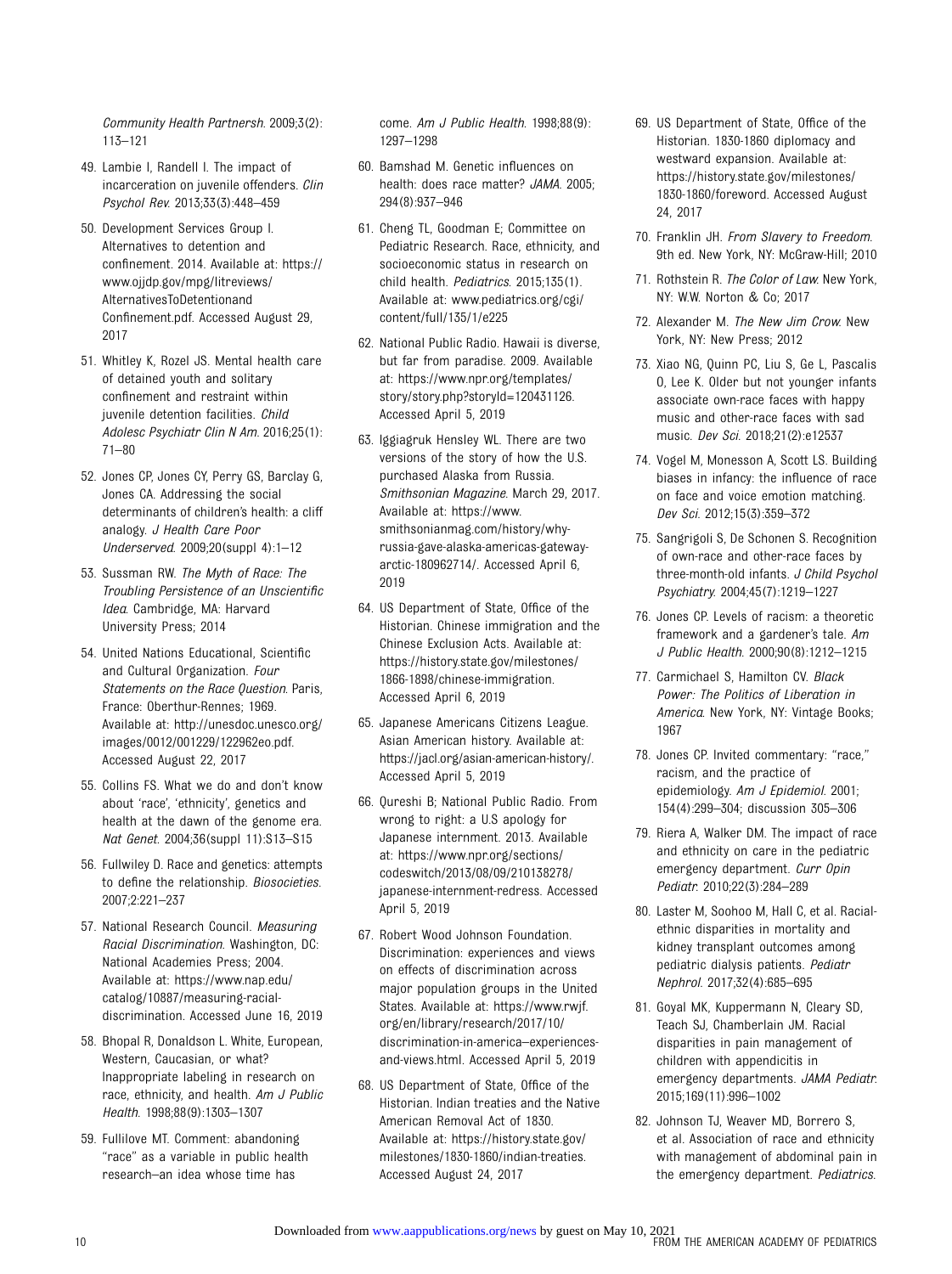2013;132(4). Available at: [www.](http://www.pediatrics.org/cgi/content/full/132/4/e851) [pediatrics.org/cgi/content/full/132/4/](http://www.pediatrics.org/cgi/content/full/132/4/e851) [e851](http://www.pediatrics.org/cgi/content/full/132/4/e851)

- 83. Wickrama KA, Bae D, O'Neal CW. Blackwhite disparity in young adults' disease risk: an investigation of variation in the vulnerability of black young adults to early and later adversity. J Adolesc Health. 2016;59(2):209–214
- 84. Mulia N, Zemore SE. Social adversity, stress, and alcohol problems: are racial/ethnic minorities and the poor more vulnerable? J Stud Alcohol Drugs. 2012;73(4):570–580
- 85. Call KT, McAlpine DD, Johnson PJ, Beebe TJ, McRae JA, Song Y. Barriers to care among American Indians in public health care programs. Med Care. 2006; 44(6):595–600
- 86. Puumala SE, Burgess KM, Kharbanda AB, et al. The role of bias by emergency department providers in care for American Indian children. Med Care. 2016;54(6):562–569
- 87. Rivas-Drake D, Seaton EK, Markstrom C, et al; Ethnic and Racial Identity in the 21st Century Study Group. Ethnic and racial identity in adolescence: implications for psychosocial, academic, and health outcomes. Child Dev. 2014;85(1):40–57
- 88. Brody GH, Yu T, Miller GE, Chen E. Discrimination, racial identity, and cytokine levels among African-American adolescents. J Adolesc Health. 2015; 56(5):496–501
- 89. Cheng ER, Cohen A, Goodman E. The role of perceived discrimination during childhood and adolescence in understanding racial and socioeconomic influences on depression in young adulthood. J Pediatr. 2015;166(2):370–7.e1
- 90. Muuss R. Theories of Adolescence. 6th ed. New York, NY: McGraw Hill; 1996
- 91. Steele CM. Whistling Vivaldi: How Stereotypes Affect Us and What We Can Do (Issues of Our Time). New York, NY: W.W. Norton & Co; 2011
- 92. Fischer P, Krueger JI, Greitemeyer T, et al. The bystander-effect: a metaanalytic review on bystander intervention in dangerous and nondangerous emergencies. Psychol Bull. 2011;137(4):517–537
- 93. Leitner JB, Hehman E, Ayduk O, Mendoza-Denton R. Blacks' death rate due to circulatory diseases is positively related to whites' explicit racial bias. Psychol Sci. 2016;27(10):1299–1311
- 94. Wells AS, Fox L, Cordova D. How racially diverse schools and classrooms can benefit all students. 2016. Available at: [https://tcf.org/content/report/how](https://tcf.org/content/report/how-racially-diverse-schools-and-classrooms-can-benefit-all-students/?agreed=1)[racially-diverse-schools-and](https://tcf.org/content/report/how-racially-diverse-schools-and-classrooms-can-benefit-all-students/?agreed=1)[classrooms-can-bene](https://tcf.org/content/report/how-racially-diverse-schools-and-classrooms-can-benefit-all-students/?agreed=1)fit-all-students/? [agreed=1.](https://tcf.org/content/report/how-racially-diverse-schools-and-classrooms-can-benefit-all-students/?agreed=1) Accessed September 14, 2018
- 95. National Center for Education Statistics. Schools and Staffing Survey (SASS). Available at: [https://nces.ed.gov/](https://nces.ed.gov/surveys/sass/tables/sass0708_035_s1s.asp) [surveys/sass/tables/sass0708\\_035\\_](https://nces.ed.gov/surveys/sass/tables/sass0708_035_s1s.asp) [s1s.asp](https://nces.ed.gov/surveys/sass/tables/sass0708_035_s1s.asp). Accessed August 25, 2017
- 96. Hofferth SL, Sandberg JF. How American children spend their time. J Marriage Fam. 2001;63:295–308
- 97. US Department of Health and Human Services, Office on Adolescent Health. A day in the life. Available at: [https://www.](https://www.hhs.gov/ash/oah/facts-and-stats/day-in-the-life/index.html) [hhs.gov/ash/oah/facts-and-stats/day-in](https://www.hhs.gov/ash/oah/facts-and-stats/day-in-the-life/index.html)[the-life/index.html](https://www.hhs.gov/ash/oah/facts-and-stats/day-in-the-life/index.html). Accessed September 13, 2018
- 98. Robert Wood Johnson Foundation. The relationship between school attendance and health. 2016. Available at: [https://](https://www.rwjf.org/en/library/research/2016/09/the-relationship-between-school-attendance-and-health.html) [www.rwjf.org/en/library/research/](https://www.rwjf.org/en/library/research/2016/09/the-relationship-between-school-attendance-and-health.html) [2016/09/the-relationship-between](https://www.rwjf.org/en/library/research/2016/09/the-relationship-between-school-attendance-and-health.html)[school-attendance-and-health.html](https://www.rwjf.org/en/library/research/2016/09/the-relationship-between-school-attendance-and-health.html). Accessed September 13, 2018
- 99. McGill N; American Public Health Association. Education attainment linked to health throughout lifespan: exploring social determinants of health. Nations Health. 2016;46(6):1–19
- 100. Allison MA, Attisha E; Council on School Health. The link between school attendance and good health. Pediatrics. 2019;143(2):e20183648
- 101. US Department of Education. Chronic absenteeism in the nation's schools. Available at: [https://www2.ed.gov/](https://www2.ed.gov/datastory/chronicabsenteeism.html#intro) [datastory/chronicabsenteeism.](https://www2.ed.gov/datastory/chronicabsenteeism.html#intro) [html#intro.](https://www2.ed.gov/datastory/chronicabsenteeism.html#intro) Accessed August 25, 2017
- 102. Aranda E, Vaquera E. Racism, the immigration enforcement regime, and the implications for racial inequality in the lives of undocumented young adults. Sociol Race Ethn (Thousand Oaks). 2015;1:104
- 103. National Center for Education Statistics. Public high school graduation rates.

2018. Available at: [https://nces.ed.gov/](https://nces.ed.gov/programs/coe/indicator_coi.asp) [programs/coe/indicator\\_coi.asp](https://nces.ed.gov/programs/coe/indicator_coi.asp). Accessed September 13, 2018

- 104. Virginia Commonwealth University, Center on Health and Society. Education: it matters to health more than ever before. Available at: [https://](https://societyhealth.vcu.edu/work/the-projects/education-it-matters-more-to-health-than-ever-before.html) [societyhealth.vcu.edu/work/the](https://societyhealth.vcu.edu/work/the-projects/education-it-matters-more-to-health-than-ever-before.html)[projects/education-it-matters-more-to](https://societyhealth.vcu.edu/work/the-projects/education-it-matters-more-to-health-than-ever-before.html)[health-than-ever-before.html.](https://societyhealth.vcu.edu/work/the-projects/education-it-matters-more-to-health-than-ever-before.html) Accessed August 25, 2017
- 105. US Department of Education. Equity of opportunity. Available at: [https://www.](https://www.ed.gov/equity) [ed.gov/equity.](https://www.ed.gov/equity) Accessed August 25, 2017
- 106. Morgan PL, Farkas G, Hilliemeier MM, Maczuga S. Replicated evidence of racial and ethnic disparities in disability identification in U.S. schools. Educ Res. 2017;46(6):305–322
- 107. White GB. The data are damning: how race influences school funding. The Atlantic. September 30, 2015. Available at: [https://www.theatlantic.com/](https://www.theatlantic.com/business/archive/2015/09/public-school-funding-and-the-role-of-race/408085/) [business/archive/2015/09/public](https://www.theatlantic.com/business/archive/2015/09/public-school-funding-and-the-role-of-race/408085/)[school-funding-and-the-role-of-race/](https://www.theatlantic.com/business/archive/2015/09/public-school-funding-and-the-role-of-race/408085/) [408085/.](https://www.theatlantic.com/business/archive/2015/09/public-school-funding-and-the-role-of-race/408085/) Accessed September 14, 2018
- 108. Derman-Sparks L, Ramsey G. What If All the Kids Are White? Multicultural/ Anti-Bias Education With White Children. 2nd ed. New York, NY: Teachers' College Press; 2011
- 109. Birch SH, Ladd GW. The teacher-child relationship and children's early school adjustment. J Sch Psychol. 1997;35(1): 61–79
- 110. Lowenstein AE, Friedman-Krauss AH, Raver CC, Jones SM, Pess RA. School climate, teacher-child closeness, and low-income children's academic skills in kindergarten. J Educ Develop Psychol. 2015;5(2):89–108
- 111. Alvidrez J, Weinstein RS. Early teacher perceptions and later student academic achievement. J Educ Psychol. 1999; 91(4):731–746
- 112. Bates LA, Glick JE. Does it matter if teachers and schools match the student? Racial and ethnic disparities in problem behaviors. Soc Sci Res. 2013;42(5):1180–1190
- 113. Gershenson S, Holt S, Papageorge NW. Who believes in me? The effect of student–teacher demographic match on teacher expectations. Econ Educ Rev. 2016;52:209–224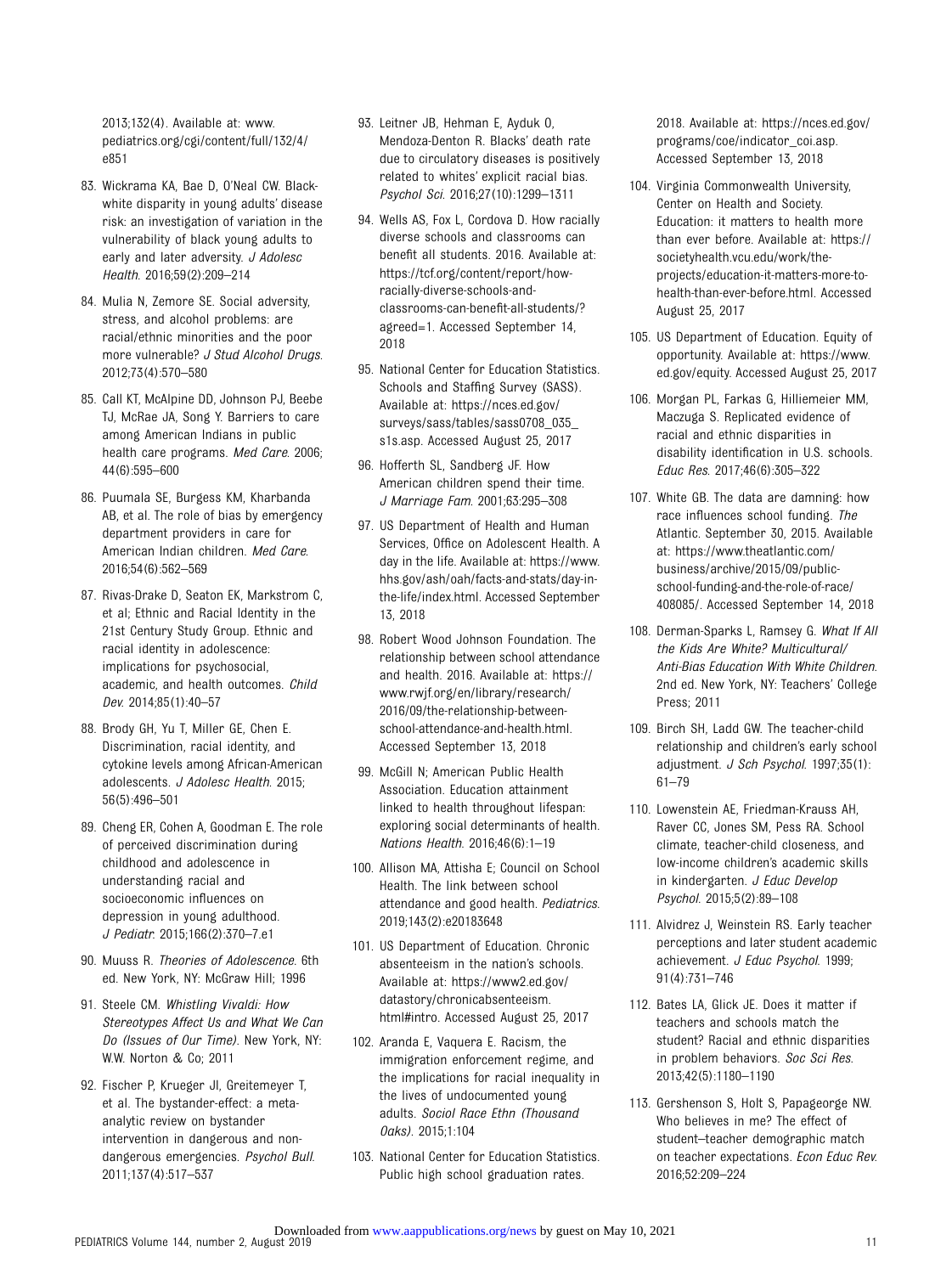- 114. Cherng H. If they think I can: teacher bias and youth of color expectations and achievement. Soc Sci Res. 2017;66: 170–186
- 115. Gershenson S, Hart CMD, Lindsay CA, Papageorge NW. IZA DP No. 10630: the long run impacts of same-race teachers. Available at: http://ftp.iza.org/ dp10630.pdf. Accessed June 16, 2019
- 116. National Center for Education Statistics. Fast facts: back to school statistics. 2018. Available at: [https://nces.ed.gov/](https://nces.ed.gov/fastfacts/display.asp?id=372) [fastfacts/display.asp?id=372](https://nces.ed.gov/fastfacts/display.asp?id=372). Accessed March 12, 2019
- 117. Byrd CM. Student Perceptions of Racial Climate in Secondary Education: Effects of Climate's Multiple Dimensions on Academic Achievement and Motivation. Ann Arbor, MI: University of Michigan, Horace H. Rackham School of Graduate Studies; 2012
- 118. Mattison E, Aber MS. Closing the achievement gap: the association of racial climate with achievement and behavioral outcomes. Am J Community Psychol. 2007;40(1–2):1–12
- 119. US Government Accountability Office (GAO). K-12 education: discipline disparities for black students, boys, and students with disabilities (GAO-18- 258). 2018. Available at: [https://www.](https://www.gao.gov/products/GAO-18-258) [gao.gov/products/GAO-18-258](https://www.gao.gov/products/GAO-18-258). Accessed March 12, 2019
- 120. US Department of Education, Office on Civil Rights. 2013-2014 civil rights data: a first look. 2016. Available at: [https://](https://www2.ed.gov/about/offices/list/ocr/docs/2013-14-first-look.pdf) [www2.ed.gov/about/of](https://www2.ed.gov/about/offices/list/ocr/docs/2013-14-first-look.pdf)fices/list/ocr/ [docs/2013-14-](https://www2.ed.gov/about/offices/list/ocr/docs/2013-14-first-look.pdf)first-look.pdf. Accessed March 12, 2019
- 121. Wong CA, Eccles JS, Sameroff A. The influence of ethnic discrimination and ethnic identification on African American adolescents' school and socioemotional adjustment. J Pers. 2003;71(6):1197–1232
- 122. Caughy MO, O'Campo PJ, Randolph SM, Nickerson K. The influence of racial socialization practices on the cognitive and behavioral competence of African American preschoolers. Child Dev. 2002; 73(5):1611–1625
- 123. Anderson AT, Jackson A, Jones L, Kennedy DP, Wells K, Chung PJ. Minority parents' perspectives on racial socialization and school readiness in

the early childhood period. Acad Pediatr. 2015;15(4):405–411

- 124. Waseem M, Paul A, Schwartz G, et al. Role of pediatric emergency physicians in identifying bullying. J Emerg Med. 2017;52(2):246–252
- 125. Juvonen J, Graham S, Schuster MA. Bullying among young adolescents: the strong, the weak, and the troubled. Pediatrics. 2003;112(6, pt 1):1231–1237
- 126. Committee on Injury, Violence, and Poison Prevention. Policy statement–Role of the pediatrician in youth violence prevention. Pediatrics. 2009;124(1):393–402
- 127. Committee on Hospital Care and Institute For Patient- and Family-Centered Care. Patient- and familycentered care and the pediatrician's role. Pediatrics. 2012;129(2):394–404
- 128. Lang KR, Dupree CY, Kon AA, Dudzinski DM. Calling out implicit racial bias as a harm in pediatric care. Camb Q Healthc Ethics. 2016;25(3):540–552
- 129. Society for Adolescent Health and Medicine. International youth justice systems: promoting youth development and alternative approaches: a position paper of the society for adolescent health and medicine. J Adolesc Health. 2016;59(4):482–486
- 130. Barnert ES, Dudovitz R, Nelson BB, et al. How does incarcerating young people affect their adult health outcomes? Pediatrics. 2017;139(2):e20162624
- 131. Richardson S, Williams T. Why is cultural safety essential in health care? Med Law. 2007;26(4):699–707
- 132. Gibbons FX, Roberts ME, Gerrard M, et al. The impact of stress on the life history strategies of African American adolescents: cognitions, genetic moderation, and the role of discrimination. Dev Psychol. 2012;48(3): 722–739
- 133. Landrine H, Klonoff EA. The schedule of racist events: a measure of racial discrimination and a study of its negative physical and mental health consequences. J Black Psychol. 1996; 22(2):144–168
- 134. Pachter LM, Szalacha LA, Bernstein BA, Coll CG. Perceptions of Racism in Children and Youth (PRaCY): properties of a self-report instrument for research

on children's health and development. Ethn Health. 2010;15(1):33–46

- 135. American Academy of Pediatrics. Engaging patients and families: providing culturally effective care toolkit. Available at: [https://www.aap.](https://www.aap.org/en-us/professional-resources/practice-transformation/managing-patients/Pages/effective-care.aspx) [org/en-us/professional-resources/](https://www.aap.org/en-us/professional-resources/practice-transformation/managing-patients/Pages/effective-care.aspx) [practice-transformation/managing](https://www.aap.org/en-us/professional-resources/practice-transformation/managing-patients/Pages/effective-care.aspx)[patients/Pages/effective-care.aspx](https://www.aap.org/en-us/professional-resources/practice-transformation/managing-patients/Pages/effective-care.aspx). Accessed March 12, 2019
- 136. National Resource Center for Patient/ Family-Centered Medical Home. What is medical home? Available at: [https://](https://medicalhomeinfo.aap.org/overview/Pages/Whatisthemedicalhome.aspx) [medicalhomeinfo.aap.org/overview/](https://medicalhomeinfo.aap.org/overview/Pages/Whatisthemedicalhome.aspx) [Pages/Whatisthemedicalhome.aspx.](https://medicalhomeinfo.aap.org/overview/Pages/Whatisthemedicalhome.aspx) Accessed March 12, 2019
- 137. Ward JV. Raising resisters: the role of truth telling in the psycho-logical development of African American girls. In: Weis L, Fine M, eds. Construction Sites: Excavating Race, Class and Gender Among Urban Youth. New York, NY: Teachers College Press; 2000:64
- 138. Ward JV. The Skin We're in: Teaching Our Teens to be Emotional Strong, Socially Smart, and Spiritually Connected. New York, NY: Free Press; 2002
- 139. Barksdale CL, Rodick WH III, Hopson R, Kenyon J, Green K, Jacobs CG. Literature review of the national CLAS standards: policy and practical implications in reducing health disparities. *J Racial* Ethn Health Disparities. 2017;4(4): 632–647
- 140. US Department of Health and Human Services. National CLAS standards. Available at: [https://www.](https://www.thinkculturalhealth.hhs.gov/clas) [thinkculturalhealth.hhs.gov/clas](https://www.thinkculturalhealth.hhs.gov/clas). Accessed August 29, 2017
- 141. Brown P, Tierney C. Media role in violence and the dynamics of bullying. Pediatr Rev. 2011;32(10):453–454
- 142. Slopen N, Shonkoff JP, Albert MA, et al. Racial disparities in child adversity in the U.S.: interactions with family immigration history and income. Am J Prev Med. 2016;50(1):47–56
- 143. Sampson RJ, Wilson WJ. Toward a theory of race, crime, and urban inequality. In: Hagan J, Peterson RD, eds. Crime and Inequality. Stanford, CA: Stanford University Press; 1995:56
- 144. Marsac ML, Kassam-Adams N, Hildenbrand AK, et al. Implementing a trauma-informed approach in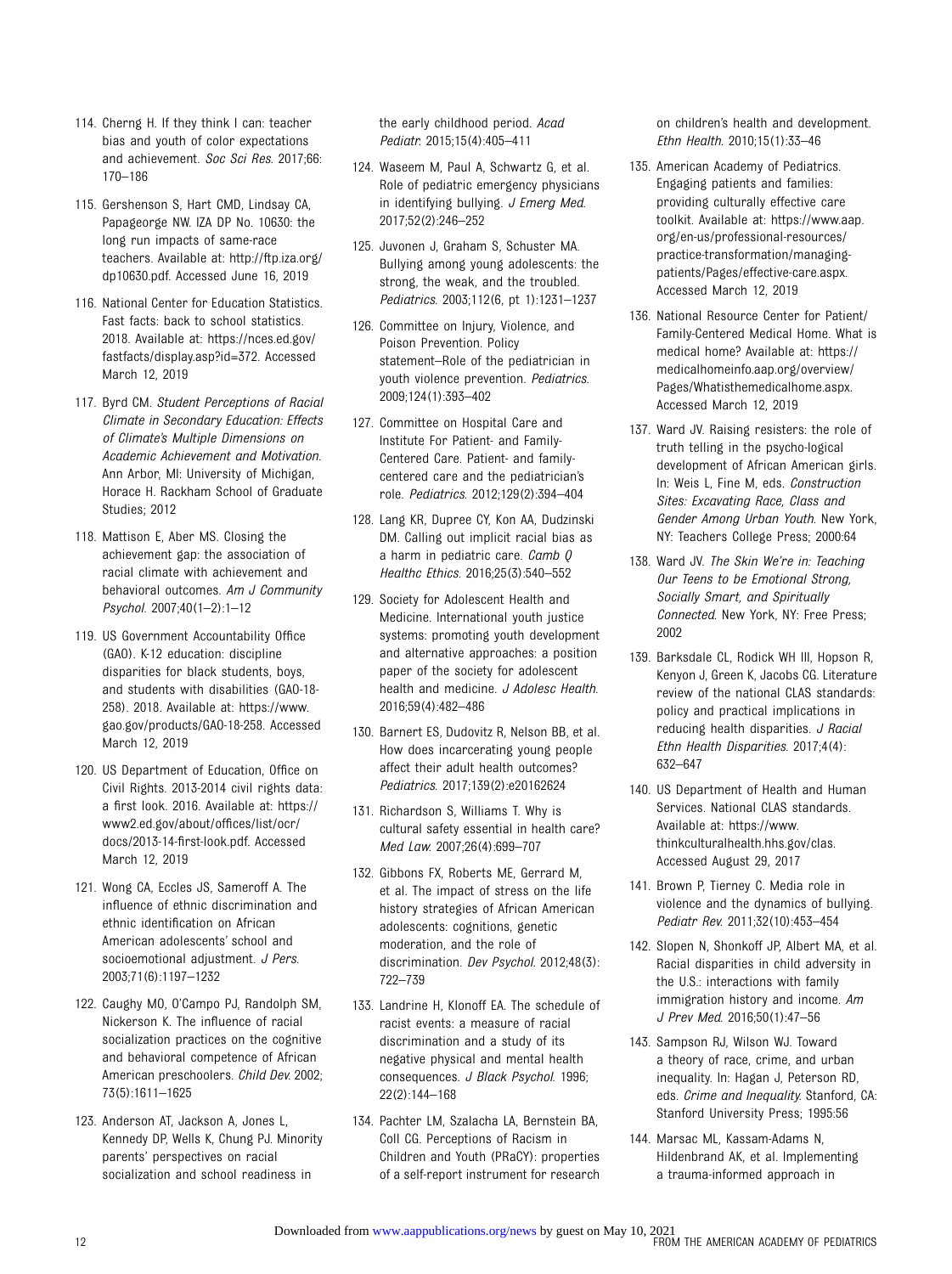pediatric health care networks. JAMA Pediatr. 2016;170(1):70–77

- 145. Ginsburg KR, Kinsman SB. Reaching Teens: Strength-Based Communication Strategies to Build Resilience and Support Healthy Adolescent Development. Elk Grove, IL: American Academy of Pediatrics; 2014
- 146. Gaskin A; American Psychological Association. Racial socialization: ways parents can teach their children about race. 2015. Available at: [www.apa.org/](http://www.apa.org/pi/families/resources/newsletter/2015/08/racial-socialization.aspx) [pi/families/resources/newsletter/2015/](http://www.apa.org/pi/families/resources/newsletter/2015/08/racial-socialization.aspx) [08/racial-socialization.aspx](http://www.apa.org/pi/families/resources/newsletter/2015/08/racial-socialization.aspx). Accessed March 12, 2019
- 147. High PC, Klass P; Council on Early Childhood. Literacy promotion: an essential component of primary care pediatric practice. Pediatrics. 2014; 134(2):404–409
- 148. Sectish TC, Zalneraitis EL, Carraccio C, Behrman RE. The state of pediatrics residency training: a period of transformation of graduate medical education. Pediatrics. 2004;114(3): 832–841
- 149. Carraccio C, Burke AE. Beyond competencies and milestones: adding meaning through context. J Grad Med Educ. 2010;2(3):419–422
- 150. Cross T, Bazron B, Dennis K, Isaacs M, eds. Towards a Culturally Competent System of Care. Washington, DC: CASSP Technical Assistance Center, Center for Child Health and Mental Health Policy, Georgetown University Child Development Center; 1989
- 151. Tervalon M, Murray-García J. Cultural humility versus cultural competence: a critical distinction in defining physician training outcomes in multicultural education. J Health Care Poor Underserved. 1998;9(2):117–125
- 152. Saha S, Beach MC, Cooper LA. Patient centeredness, cultural competence and healthcare quality. J Natl Med Assoc. 2008;100(11):1275–1285
- 153. Saha S, Korthuis PT, Cohn JA, Sharp VL, Moore RD, Beach MC. Primary care provider cultural competence and racial disparities in HIV care and outcomes. J Gen Intern Med. 2013;28(5): 622–629
- 154. Ho MJ, Yao G, Lee KL, Hwang TJ, Beach MC. Long-term effectiveness of patientcentered training in cultural

competence: what is retained? What is lost? Acad Med. 2010;85(4):660–664

- 155. Paez KA, Allen JK, Beach MC, Carson KA, Cooper LA. Physician cultural competence and patient ratings of the patient-physician relationship. J Gen Intern Med. 2009;24(4):495–498
- 156. Maguire MS, Kottenhahn R, Consiglio-Ward L, Smalls A, Dressler R. Using a poverty simulation in graduate medical education as a mechanism to introduce social determinants of health and cultural competency. J Grad Med Educ. 2017;9(3):386–387
- 157. Barkin S, Balkrishnan R, Manuel J, Hall MA. Effect of language immersion on communication with Latino patients. N C Med J. 2003;64(6):258–262
- 158. Federal Interagency Forum on Child and Family Statistics. America's children in brief: key national indicators of wellbeing, 2018. Available at: [https://www.](https://www.childstats.gov/americaschildren/demo.asp) [childstats.gov/americaschildren/demo.](https://www.childstats.gov/americaschildren/demo.asp) [asp](https://www.childstats.gov/americaschildren/demo.asp). Accessed August 25, 2017
- 159. Katkin JP, Kressly SJ, Edwards AR, et al; Task Force on Pediatric Practice Change. Guiding principles for teambased pediatric care. Pediatrics. 2017; 140(2):e20171489
- 160. Hall WJ, Chapman MV, Lee KM, et al. Implicit racial/ethnic bias among health care professionals and its influence on health care outcomes: a systematic review. Am J Public Health. 2015; 105(12):e60–e76
- 161. Committee on Pediatric Workforce. Enhancing pediatric workforce diversity and providing culturally effective pediatric care: implications for practice, education, and policy making. Pediatrics. 2013;132(4). Reaffirmed October 2015. Available at: [www.](http://www.pediatrics.org/cgi/content/full/132/4/e1105) [pediatrics.org/cgi/content/full/132/4/](http://www.pediatrics.org/cgi/content/full/132/4/e1105) [e1105](http://www.pediatrics.org/cgi/content/full/132/4/e1105)
- 162. The Joint Commission. Implicit bias in healthcare. 2016. Available at: [https://](https://www.jointcommission.org/assets/1/23/Quick_Safety_Issue_23_Apr_2016.pdf) [www.jointcommission.org/assets/1/23/](https://www.jointcommission.org/assets/1/23/Quick_Safety_Issue_23_Apr_2016.pdf) [Quick\\_Safety\\_Issue\\_23\\_Apr\\_2016.pdf](https://www.jointcommission.org/assets/1/23/Quick_Safety_Issue_23_Apr_2016.pdf). Accessed March 12, 2019
- 163. Jee-Lyn Garcia J, Sharif MZ. Black lives matter: a commentary on racism and public health. Am J Public Health. 2015; 105(8):e27–e30
- 164. American Public Health Association. Racism and health. Available at: [https://](https://www.apha.org/topics-and-issues/health-equity/racism-and-health) [www.apha.org/topics-and-issues/](https://www.apha.org/topics-and-issues/health-equity/racism-and-health)

[health-equity/racism-and-health.](https://www.apha.org/topics-and-issues/health-equity/racism-and-health) Accessed December 19, 2017

- 165. Devore CD, Wheeler LS; Council on School Health; American Academy of Pediatrics. Role of the school physician. Pediatrics. 2013;131(1):178–182
- 166. Council on School Health. The role of the school nurse in providing school health services. J Sch Nurs. 2008;24(5): 269–274
- 167. van den Bergh L, Denessen E, Hornstra L, Voeten M, Holland RW. The implicit prejudiced attitudes of teachers: relations to teacher expectations and the ethnic achievement gap. Am Educ Res J. 2010;47(2):527
- 168. Mendelson T, Tandon SD, O'Brennan L, Leaf PJ, Ialongo NS. Brief report: moving prevention into schools: the impact of a trauma-informed schoolbased intervention. J Adolesc. 2015;43: 142–147
- 169. Gilliam WS, Maupin AN, Reyes CR. Early childhood mental health consultation: results of a statewide randomcontrolled evaluation. J Am Acad Child Adolesc Psychiatry. 2016;55(9):754–761
- 170. Southern Poverty Law Center. Perspectives for a diverse America. Available at: [www.tolerance.org/sites/](http://www.tolerance.org/sites/default/files/general/Perspectives%20for%20a%20Diverse%20America%20User%20Experience.pdf) default/fi[les/general/Perspectives%](http://www.tolerance.org/sites/default/files/general/Perspectives%20for%20a%20Diverse%20America%20User%20Experience.pdf) [20for%20a%20Diverse%20America%](http://www.tolerance.org/sites/default/files/general/Perspectives%20for%20a%20Diverse%20America%20User%20Experience.pdf) [20User%20Experience.pdf.](http://www.tolerance.org/sites/default/files/general/Perspectives%20for%20a%20Diverse%20America%20User%20Experience.pdf) Accessed August 26, 2017
- 171. Gershenson S, Dee TS; Brookings Institute. The insidiousness of unconscious bias. 2017. Available at: [https://www.brookings.edu/blog/](https://www.brookings.edu/blog/brown-center-chalkboard/2017/03/20/the-insidiousness-of-unconscious-bias-in-schools/) [brown-center-chalkboard/2017/03/20/](https://www.brookings.edu/blog/brown-center-chalkboard/2017/03/20/the-insidiousness-of-unconscious-bias-in-schools/) [the-insidiousness-of-unconscious-bias](https://www.brookings.edu/blog/brown-center-chalkboard/2017/03/20/the-insidiousness-of-unconscious-bias-in-schools/)[in-schools/.](https://www.brookings.edu/blog/brown-center-chalkboard/2017/03/20/the-insidiousness-of-unconscious-bias-in-schools/) Accessed March 12, 2019
- 172. Kirwan Institute, Ohio State University. Interventions to address racialized discipline disparities and school "push out." Available at: [http://kirwaninstitute.](http://kirwaninstitute.osu.edu/wp-content/uploads/2014/05/ki-interventions.pdf) [osu.edu/wp-content/uploads/2014/05/](http://kirwaninstitute.osu.edu/wp-content/uploads/2014/05/ki-interventions.pdf) [ki-interventions.pdf.](http://kirwaninstitute.osu.edu/wp-content/uploads/2014/05/ki-interventions.pdf) Accessed November 24, 2017
- 173. Southern Poverty Law Center. Teaching tolerance. Available at: [https://www.](https://www.splcenter.org/teaching-tolerance) [splcenter.org/teaching-tolerance](https://www.splcenter.org/teaching-tolerance). Accessed August 26, 2017
- 174. National Child Traumatic Stress Network. Addressing race and trauma in the classroom: a resource for educators. 2017. Available at: [https://](https://www.nctsn.org/resources/addressing-race-and-trauma-classroom-resource-educators)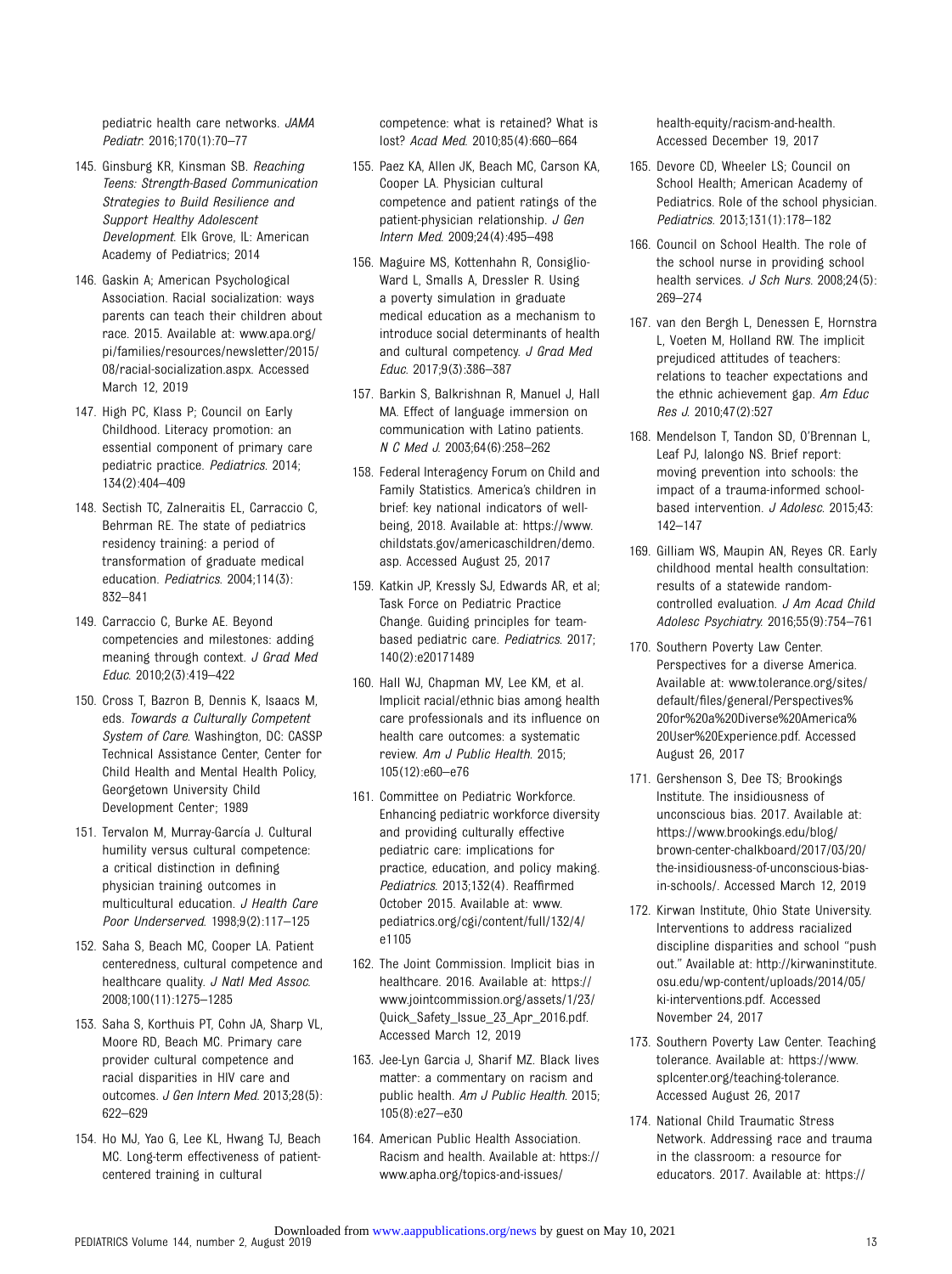[www.nctsn.org/resources/addressing](https://www.nctsn.org/resources/addressing-race-and-trauma-classroom-resource-educators)[race-and-trauma-classroom-resource](https://www.nctsn.org/resources/addressing-race-and-trauma-classroom-resource-educators)[educators](https://www.nctsn.org/resources/addressing-race-and-trauma-classroom-resource-educators). Accessed March 12, 2019

- 175. Boyd RW, Ellison AM, Horn IB. Police, equity, and child health. Pediatrics. 2016;137(3):e20152711
- 176. The Pew Charitable Trusts/Research & Analysis. Re-examining juvenile incarceration: high cost, poor outcomes spark shift to alternatives. 2015. Available at: [https://www.pewtrusts.](https://www.pewtrusts.org/en/research-and-analysis/issue-briefs/2015/04/reexamining-juvenile-incarceration) [org/en/research-and-analysis/issue-](https://www.pewtrusts.org/en/research-and-analysis/issue-briefs/2015/04/reexamining-juvenile-incarceration)

[briefs/2015/04/reexamining-juvenile](https://www.pewtrusts.org/en/research-and-analysis/issue-briefs/2015/04/reexamining-juvenile-incarceration)[incarceration.](https://www.pewtrusts.org/en/research-and-analysis/issue-briefs/2015/04/reexamining-juvenile-incarceration) Accessed March 12, 2019

- 177. Chamberlain P, Reid JB. Comparison of two community alternatives to incarceration for chronic juvenile offenders. J Consult Clin Psychol. 1998; 66(4):624–633
- 178. Bostic JQ, Thurau L, Potter M, Drury SS. Policing the teen brain. J Am Acad Child Adolesc Psychiatry. 2014;53(2): 127–129
- 179. Mitchell B, Franco J. HOLC "Redlining" Maps: The Persistent Structure of Segregation and Economic Inequality. Washington, DC: National Community Reinvestment Coalition; 2018. Available at:<https://ncrc.org/holc/>. Accessed April 5, 2019
- 180. Heard-Garris N, Williams DR, Davis M. Structuring research to address discrimination as a factor in child and adolescent health. JAMA Pediatr. 2018; 172(10):910–912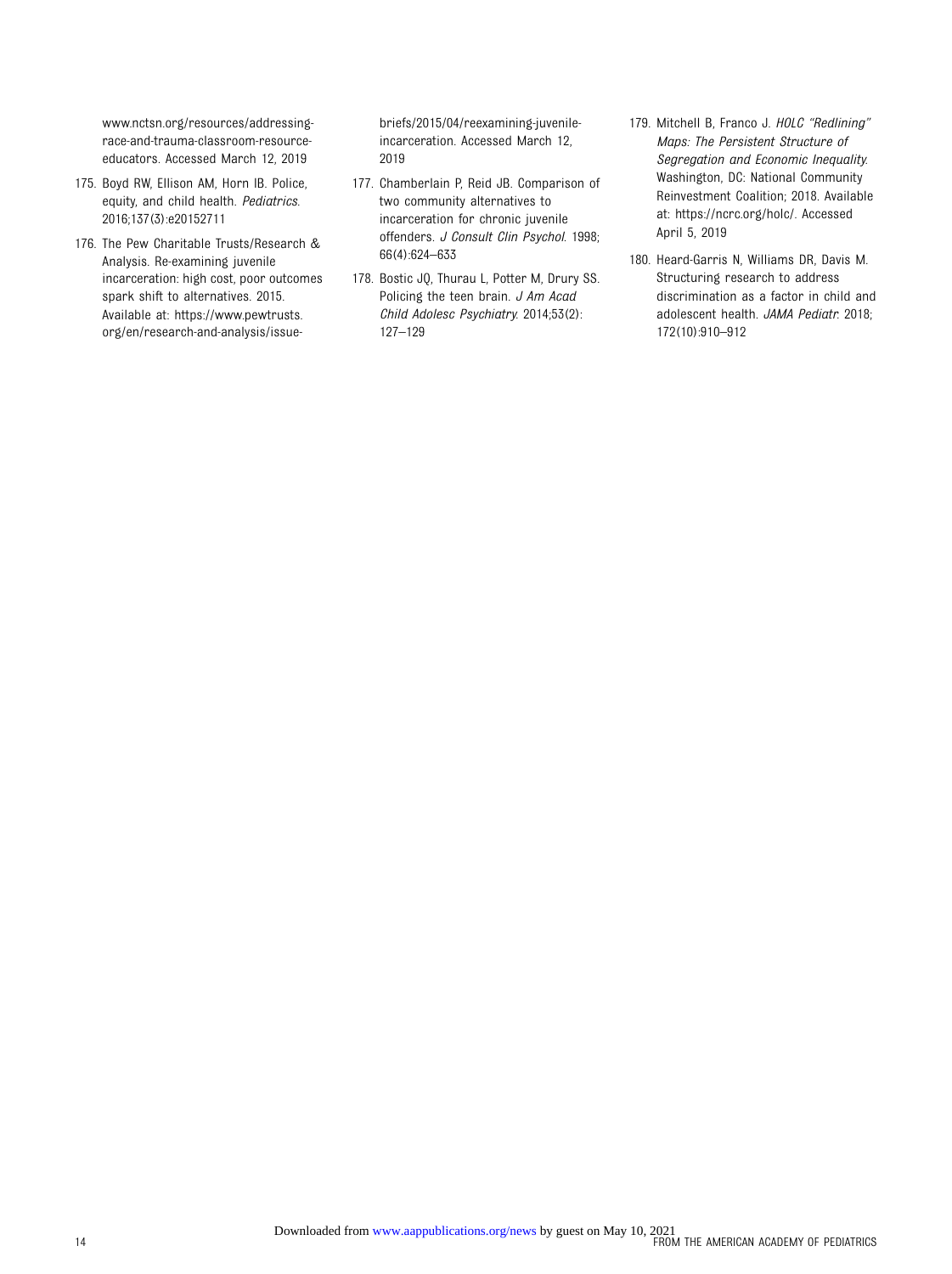# *Pediatrics* 2019;144; ADOLESCENCE HEALTH, COUNCIL ON COMMUNITY PEDIATRICS and COMMITTEE ON Maria Trent, Danielle G. Dooley, Jacqueline Dougé, SECTION ON ADOLESCENT **The Impact of Racism on Child and Adolescent Health**

DOI: 10.1542/peds.2019-1765 originally published online July 29, 2019;

| <b>Updated Information &amp;</b><br><b>Services</b> | including high resolution figures, can be found at:<br>http://pediatrics.aappublications.org/content/144/2/e20191765                                                                                                                                                                                                                                                                                                                                                                                                                                                                                                                                                        |
|-----------------------------------------------------|-----------------------------------------------------------------------------------------------------------------------------------------------------------------------------------------------------------------------------------------------------------------------------------------------------------------------------------------------------------------------------------------------------------------------------------------------------------------------------------------------------------------------------------------------------------------------------------------------------------------------------------------------------------------------------|
| <b>References</b>                                   | This article cites 112 articles, 26 of which you can access for free at:<br>http://pediatrics.aappublications.org/content/144/2/e20191765#BIBL                                                                                                                                                                                                                                                                                                                                                                                                                                                                                                                              |
| <b>Subspecialty Collections</b>                     | This article, along with others on similar topics, appears in the<br>following collection(s):<br><b>Community Pediatrics</b><br>http://www.aappublications.org/cgi/collection/community_pediatrics<br>sub<br><b>Current Policy</b><br>http://www.aappublications.org/cgi/collection/current_policy<br><b>Committee on Adolescence</b><br>http://www.aappublications.org/cgi/collection/committee_on_adoles<br>cence<br><b>Council on Community Pediatrics</b><br>http://www.aappublications.org/cgi/collection/council_on_communit<br>y_pediatrics<br><b>Adolescent Health/Medicine</b><br>http://www.aappublications.org/cgi/collection/adolescent_health:me<br>dicine sub |
| <b>Permissions &amp; Licensing</b>                  | Information about reproducing this article in parts (figures, tables) or<br>in its entirety can be found online at:<br>http://www.aappublications.org/site/misc/Permissions.xhtml                                                                                                                                                                                                                                                                                                                                                                                                                                                                                           |
| <b>Reprints</b>                                     | Information about ordering reprints can be found online:<br>http://www.aappublications.org/site/misc/reprints.xhtml                                                                                                                                                                                                                                                                                                                                                                                                                                                                                                                                                         |

**American Academy of Pediatrics** 



DEDICATED TO THE HEALTH OF ALL CHILDREN®